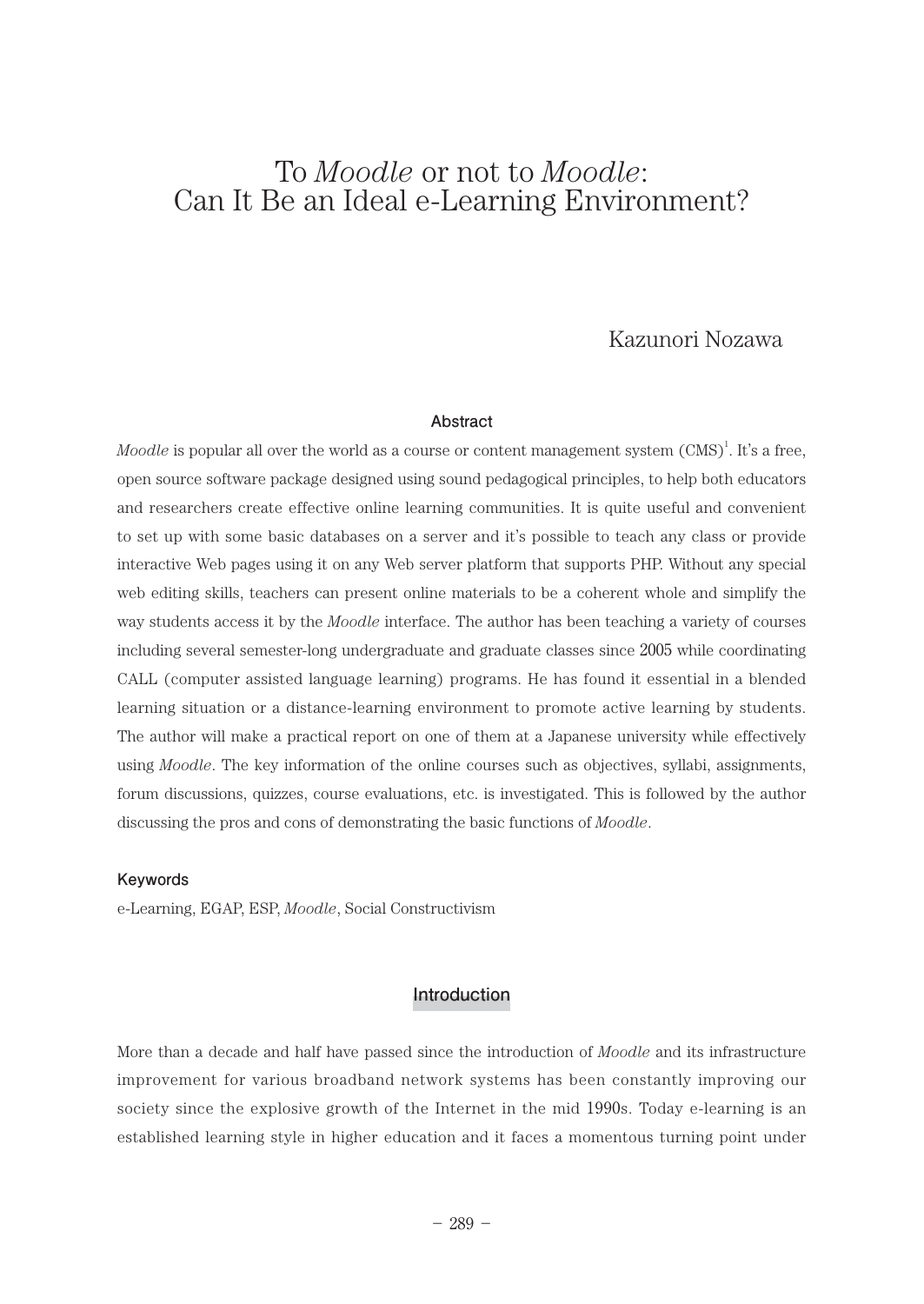further advancement of ICT (information communication technology). In particular, in the field of foreign language education, OSS (open source system), which can provide management functions for learning records, multimedia materials, interactive communication and so on, has become very popular in commercial WBT (web-based training) such as *WebCT* and *Blackboard* in tertiary education all over the world. Japan is not an exception to adopt this ICT for educational environments under financial support from e-Japan strategic policies.<sup>2</sup>

Students can attend blended learning style of EFL (English as a foreign language) classes while attending at the CALL laboratories with technical assistants who support technical matters. The instructor has installed *Moodle* on his self-managed Web servers either on Mac OS X or Windows 2003 R2 in a common server room and his own research office. He used *Moodle* to teach EFL/ESL (English as a second language) classes to promote ESP (English for specific purposes) or EGAP (English for general academic purposes) in undergraduate programs and contentbased classes (Seminar in Language Education and Information Science IV and Intercultural Communication II) for post-graduate programs using *Moodle*. 3 This paper focuses particularly on these undergraduate classes using *Moodle* and discusses the pros and cons to improve this style of e-Learning.

# **Ⅰ.Literature Review**

Dougiamas (1998) developed *Moodle* for educators from the beginning under a philosophy socalled SCP (social constructionist pedagogy). He claims that constructivism occurs especially well when the learner is engaged in constructing something for others to see. (Dougiamas, p. 12) Dougiamas & Taylor (2003) summarize a PhD research project with the application result of theoretical perspectives such as "social constructivism" and "separate and connected of knowing" 4 to the analysis of their online classes as well as the growing learning community of other *Moodle* users. SCP is a bit different from other similar philosophies as follows:

- 1. Constructivism: Knowledge is created through the interaction with the environment.
- 2. Constructionism: Learning effectiveness can be observed when something is usefully created for people.
- 3. Social Constructivism: Movement toward a whole community forms culture and meaningfulness.
- 4. Connected Behavior: Thoughtful actions stimulate learning.

CALL Researchers and practioners in the world have been participating in the further development and improvement of *Moodle* in a collaborative style. Teachers or practioners are not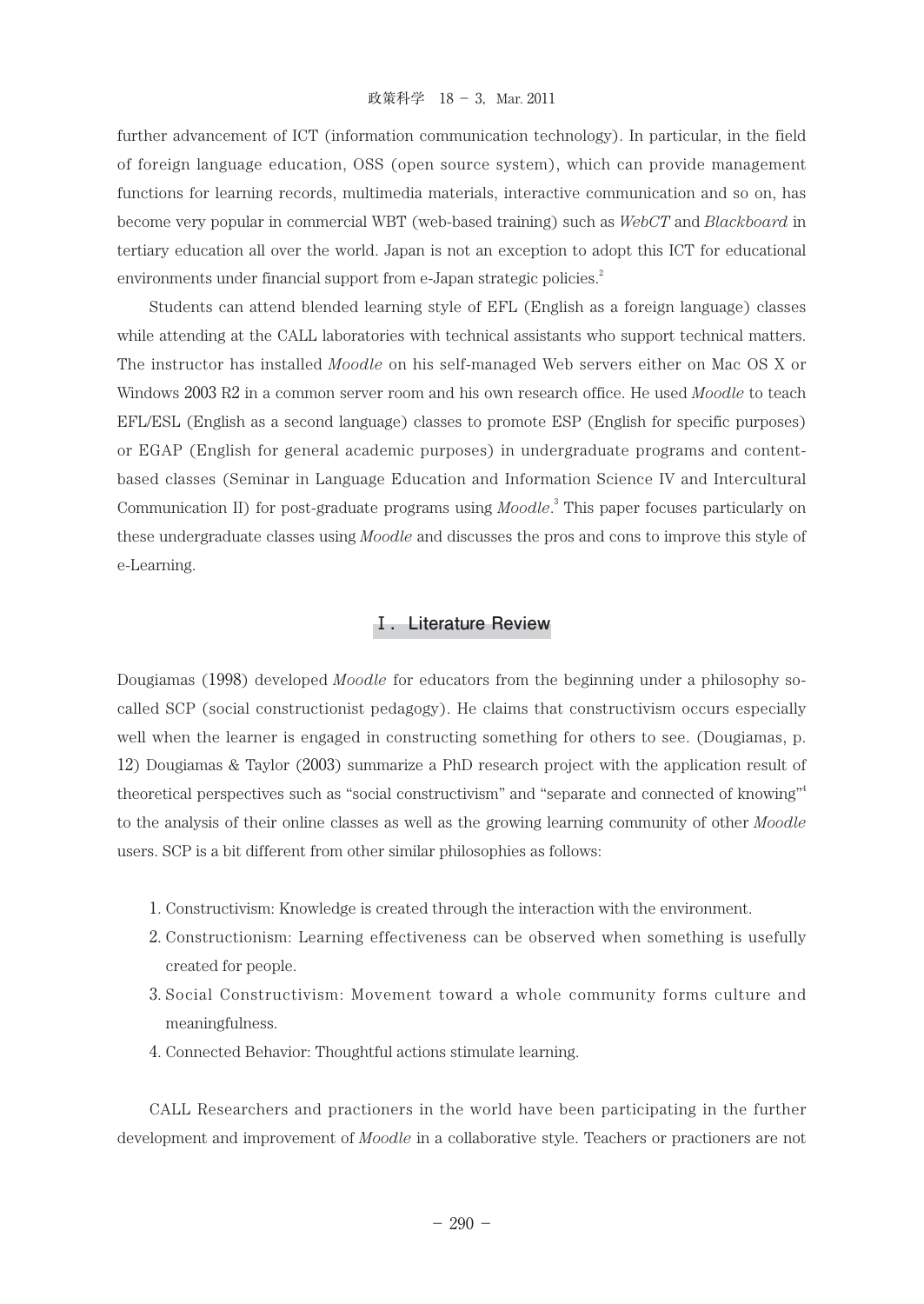required to have advanced knowledge and skills while *Moodle* is easy to use and stable. Harashima (2004a, 2004b), Robb (2004a, 2004b), Brandl (2005), Su (2006), Cole & Foster (2007) and Yamada (2009) introduce basic features of *Moodle* and discuss its usefulness of social interaction between teachers and students and among the students in language education with sample learning tasks and tools.

Miyazoe (2008) reports a comparative study of two LMSs (*Blackboard Academic Suite 7.1* and *Moodle 1.7.2*) in four blended courses of ESP and EAP (English for academic purposes) at two different universities in Tokyo. The two courses used a semi-identical instructional design and LMS usage for comparative purposes to make the most of synchronous oral interaction and asynchronous written interaction in the target language. The post-course questionnaire focusing on students' evaluation of the blended course design, online interaction, and LMS usability reveals that a higher usability of *Moodle* over *Blackboard* in the course designs while the correlation analysis reveals that such a result is related to students' participation in online interaction and appreciation of the blended course delivery over traditional learning.

Al-Jarf (2008) compares the effectiveness of *WebCT*, *Moodle* and *Nicenet* in EFL instruction by attempting to teach grammar to freshman students at a college in Saudi Arabia. She reports that *Nicenet* made a group of the students the best results in post-test scores and the post-treatment questionnaire revealed the positive attitudes towards it while groups of the students using *WebCT* and *Moodle* were not motivated and had negative attitudes towards online learning. However, these students had a low proficiency level in English and computer literacy with no prior experience in online instruction. So if they are more sophisticated linguistically as well as technically, the results would be different by introducing more online activities under clear instructions with useful tools such as forums, quizzes, and additional resources.

Although *Moodle* is not designed particularly for language teaching, it provides a number of useful learning tools that can be used in EFL/ESL settings or teacher training projects. For example, Suvorov (2010) proposes its use for ESOL (English to speakers of other languages) writing classes because a typical *Moodle* course consists of a set of tools that allow for the integration of a wide range of assignments, activities, and multimedia resources, electric delivery of teaching materials, synchronous and asynchronous teacher-student and student-student communication, and testing and assessment of students' work. Similarly, Su (2008) also introduces the basic features of *Moodle* with pedagogical background and briefly reports its application in a collegiate writing environment. He mentions its advantages that it would effectively help English writing teachers organize their teaching materials, improve their means of communication, and retrieve their records of interaction with students when necessary. However, he also mentions major obstacles to overcome such as technical issues, computer facilities, and treatment of errors. (Su, 2008, p. 53)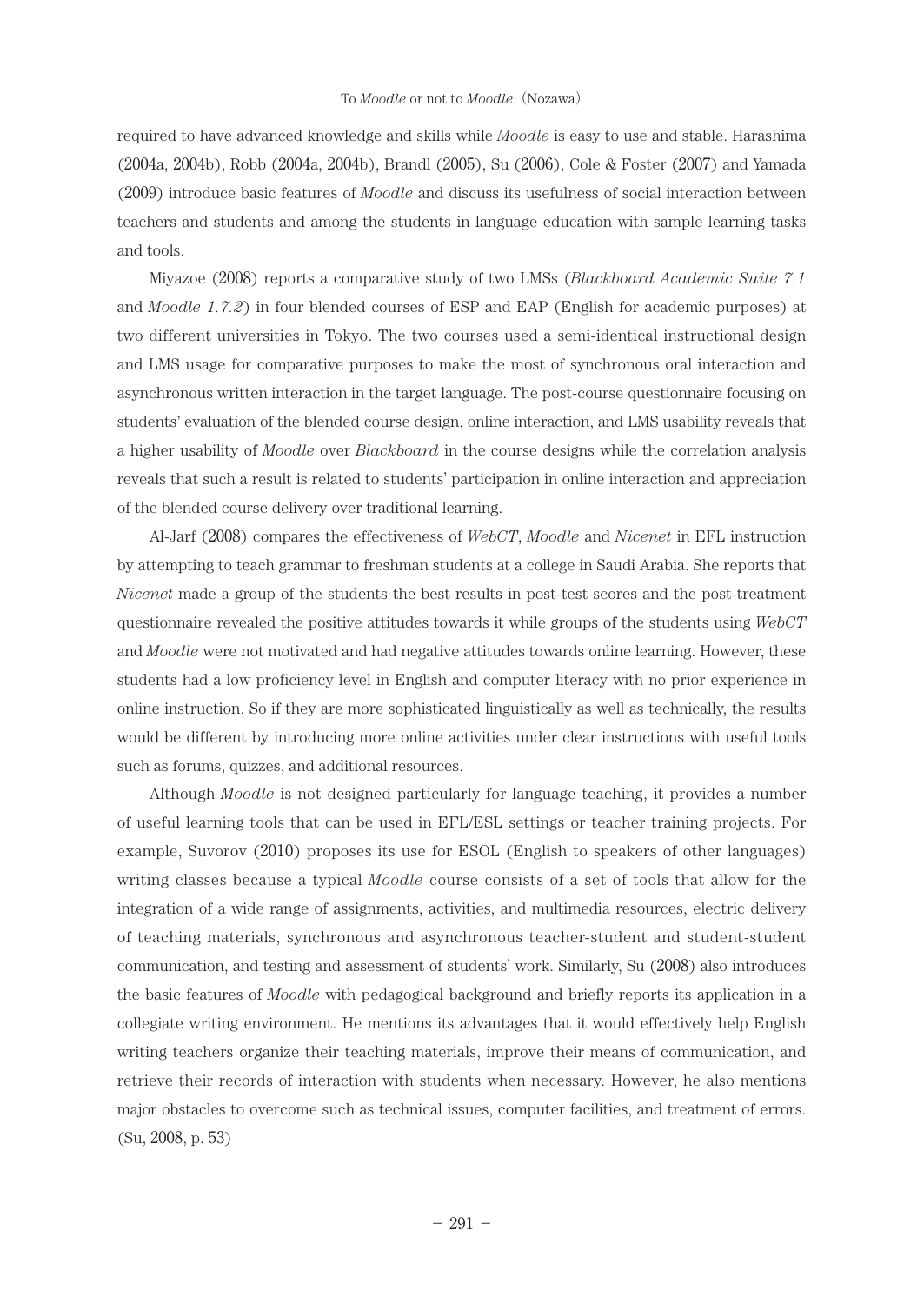Britto (2006) introduces *Moodle* with a quick guide for beginner users at Sophia University under the support of the university media center and also provides his teaching experiences of using *Moodle* courses as an auxiliary tool. He emphasizes the importance of the educational philosophy of 'social constructivism' to understand and appreciate *Moodle* as an ideal e-Learning environment for both teachers and students.

Berggren et al. (2005) documents the discussions and experiments of a team of teachers active in the *Moodle* community who are concerned with the development of international standards in the future versions of *Moodle*. After the analysis of the implications of integrating the learning design (LD) specification into *Moodle* and the operation of various tools within the *Moodle* environment, they concluded that continued and open dialogue between teachers and developers of both LD and *Moodle* is necessary to achieve transparent integration.

Baskerville & Robb (2005) reports the summary of how *Moodle* has successfully been implemented at Kyoto Sangyo University with a Business English course with an emphasis on written communication. It was a hybrid course with a published textbook and *Moodle* providing the interactive aspects.

Kennedy (2005a) investigates what advantages *Moodle* offers over other commercial LMS such as *Blackboard* from the perspective of the lecturer or the student at Hong Kong Institute of Education and reports that only a partial preference for *Moodle* over *Blackboard* implications for pre-service teachers are found after the analysis of institutional evaluations of teaching and a questionnaire. Kennedy (2005b) also describes the initial investigations, observations and experiences of pre-service teachers regarding how they have developed design experience for their future teaching roles using *Moodle*.

Bakharia & Obexer (2005) technically review basic characteristics of open source learning management systems such as *ATutor*, *ILIAS*, *Moodle*, *Sakai* and *.LRN (dotLRN)* as well as commercial learning management systems such as *Angel*, *Blackboard*, *Desire2Learn*, and *WebCT*.

Pandey & Pandey (2009) describe the approach to develop a course-centered LMS system for the academic institutions and examine and study the features of *Moodle*. They compare *Moodle* with other commercial software such as *Blackboard*, *eCollege*, Angel LMS, and *Desire2Learn*.

In addition, regarding the emerging importance of second language (L2) digital literacy within EFL, Meurant (2010) discusses that *Moodle* has a special potential in EFL education to promote students' development of L2 digital literacy in Korea because *Moodle* forces English to be used exclusively throughout a course website and the meta-language can be made the target L2.

Williams (2010) reports a training course for pre-service Educational Technology teachers focusing on *Moodle* quiz project and survey results. The trainees' comments indicate an increase of self-motivation by a series of creative tasks and cognitive benefits with new ICT and teaching skills.

Ryobe (2010) investigates the implementation of *Skype*-video chat with overseas partners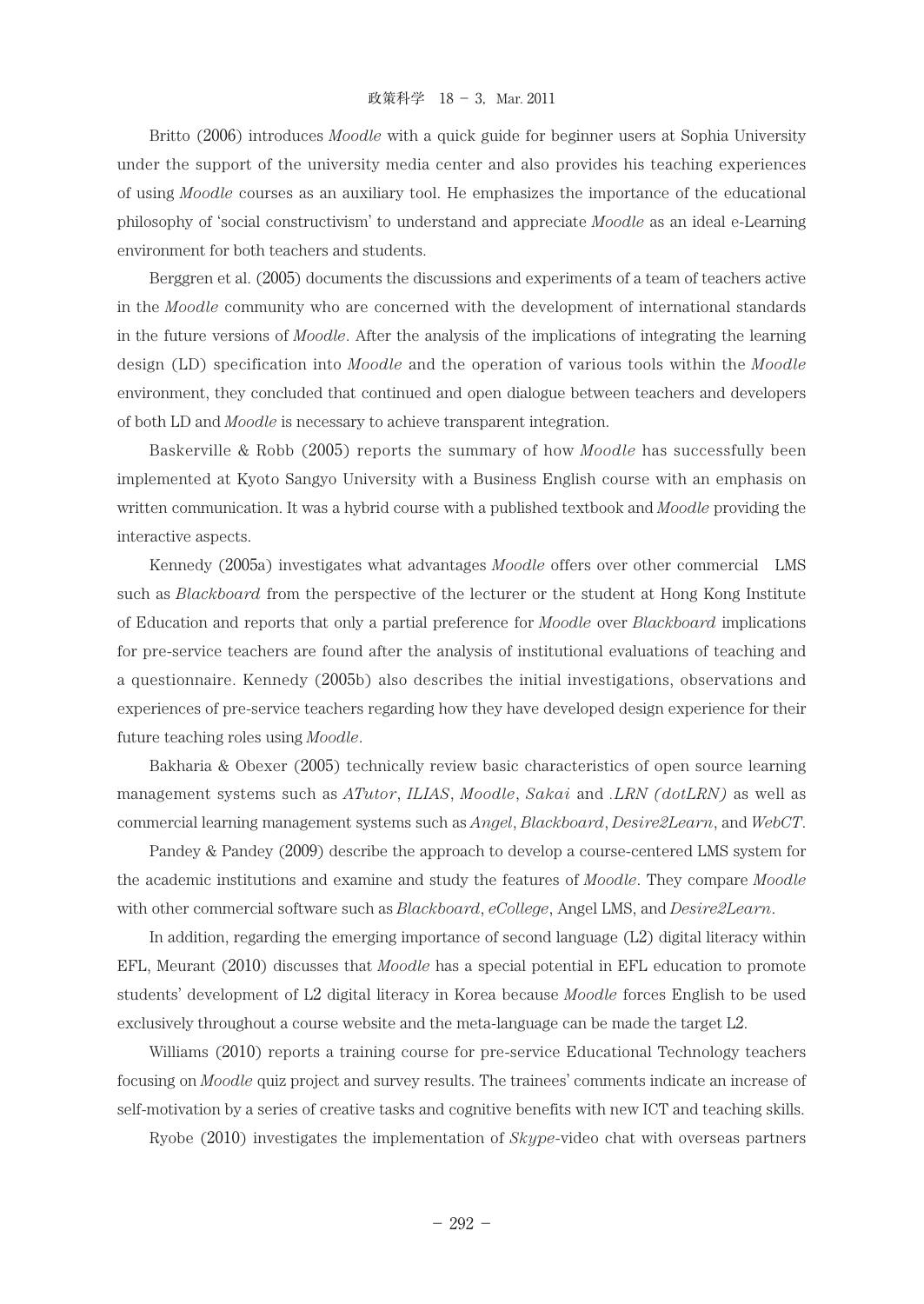in seven required IT English classes that use *Moodle* as a medium of instruction at a Japanese university in 2009. The aim of the activity was to increase students' motivation to develop oral communication ability to promote intercultural awareness and understanding of World Englishes. She claims that the students showed great satisfaction and positive responses for discussions on specific topics. In addition, she reports that the questionnaire results and their analysis showed the project made students motivated, developed intercultural awareness, and improved oral communication ability successfully. She recommends that every teacher can employ to expose students to authentic communication with overseas partners by using a low-cost, user-friendly *Skype* technology, though students may face some technical difficulties.

Hinkelman & Johnson (2010) provides a preliminary report on a three-year development to solve the issue of easy online content-sharing among teachers who use *Moodle*, work in collaborative teams, generate their own materials, utilize a blend of audio, video, and text activities in the courses. They conclude that an interactive development strategy based on the direct needs of a teaching team was critical to developing immediately useful tools such as *Moodle* course formats and repositories. It is very useful for any practioner to share digital repositories in public and the project course format is downloadable under General Public License from http:// englishforum.sgu.ac.jp/downloads/projectformat/.

Hinkelman & Grose (2005) reports the results of a pilot listening/reading comprehension placement test in 2004 at Sapporo Gakuen University. They discussed testing approaches, test design, hardware and software selection, test administration, placement procedures, and evaluation of results with item analysis. They concluded that with sufficient hardware resources, *Moodle* was successful in providing a practical technical platform for administering placement tests to large number of students in a short time with time savings in the making and analysis of test results.

Stanley (2007) focuses on vocabulary acquisition in an intensive reading course at Kanda University of International Studies while using *Moodle*. He reports the summary of a studentgenerated glossary that provides students with information necessary vocabulary items as well as a variety of opportunities to see the items in different contexts. He concludes that *Moodle* and its glossary module in particular have been of immense help to teachers while offering students opportunities to learn vocabulary well beyond the classroom even with limited class hours of learning.

Bateson (2008) provides nine ideas for language teachers to incorporate into their teaching with *Moodle* that range from small tips to more fundamental changes the way *Moodle* is used. He suggests that creating bi-lingual resources, exploring new types of *Moodle* activities using modules such as the HotPot, Glossary, Choice, and Database, linking single resources into a cohesive set of tasks, using Windows *Notepad* as a whiteboard, using HTML resources instead of *MS Office*  documents, using invisible text to line up conversations, using HTML tables to line up page items,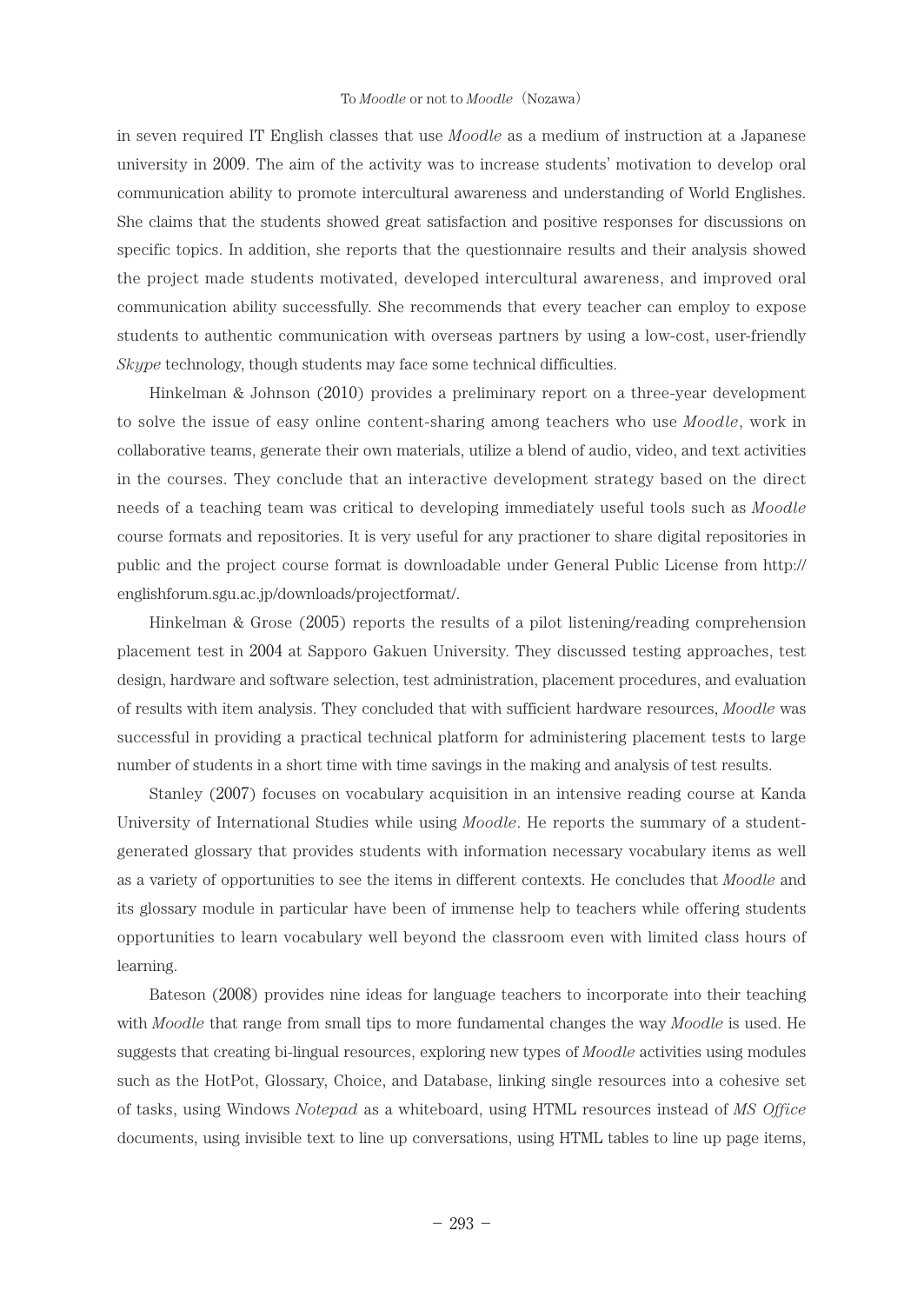using grades to motivate students, using groups to save duplicating course. All of these ideas seem to be useful not only for language teachers but also those participating students.

Bateson (2009) pays a special attention to QuizPort module for *Moodle* to create adaptive online learning materials to match with students' ability and preferences and gives detailed examples step by step. Since this is technical information in the Column section of the journal, it is very useful for those who are beginner *Moodle* users.

# **Ⅱ.Pros and Cons of Moodle**

As Naddabi (2007) reports an example of design and implementation of *Moodle* in EGAP instruction in Oman, there are advantages to integrate it by making use of the features such as forum, resource links of dictionaries and newspapers, quiz, and journal in teaching EFL. He claims the following five advantages: (1) Enhancing student-student interactions and teacher-student interactions; (2) Finding a real audience to interact with; (3) Helping students do their research for their independent study project; (4) Fostering students' independence; (5) A change of routine. These advantages would commonly be found in any CMS, but it's still the basic usefulness of *Moodle*.

On the other hand, he states five problems and concerns in its implementation: (1) Logging a large number of students for the first time was a difficult task; (2) Because of a non-assessed course component in a large program, only a small number of students participated in *Moodle* activities; (3) Lack of computer literacies of both some teachers and many students who used *Moodle* inefficiently; (4) Jamming students' email accounts with unwanted messages when they used sharing forums; (5) Finding of "social monologues" in the sharing forums to contradict the purpose of interaction and communication among the students.<sup>5</sup> These problems are common among less computer literate teachers as well as lower level EFL students even in Japan.

Moloney & Gutierrez (2006) reports the summary of interview results regarding an enquiry on *Moodle* knowledge and usage in a CALL-based ESP undergraduate program at College of Information Science and Engineering (hereafter, CISE), Ritsumeikan University. They recommended ways to promote lecturers' use of *Moodle* in undergraduate programs and to discuss some limitations of professional education. They concluded that *Moodle* was a positive and useful educational tool and available to all to use, though there were still few lecturers who knew what and how *Moodle* could be implemented in CALL classes and how it might help learners to learn online. However, *Moodle* can still be an ideal solution for promoting efficient blended or distant learning style because of the followings:

1. To provide a common e-learning or communication platform in a multipoint environment;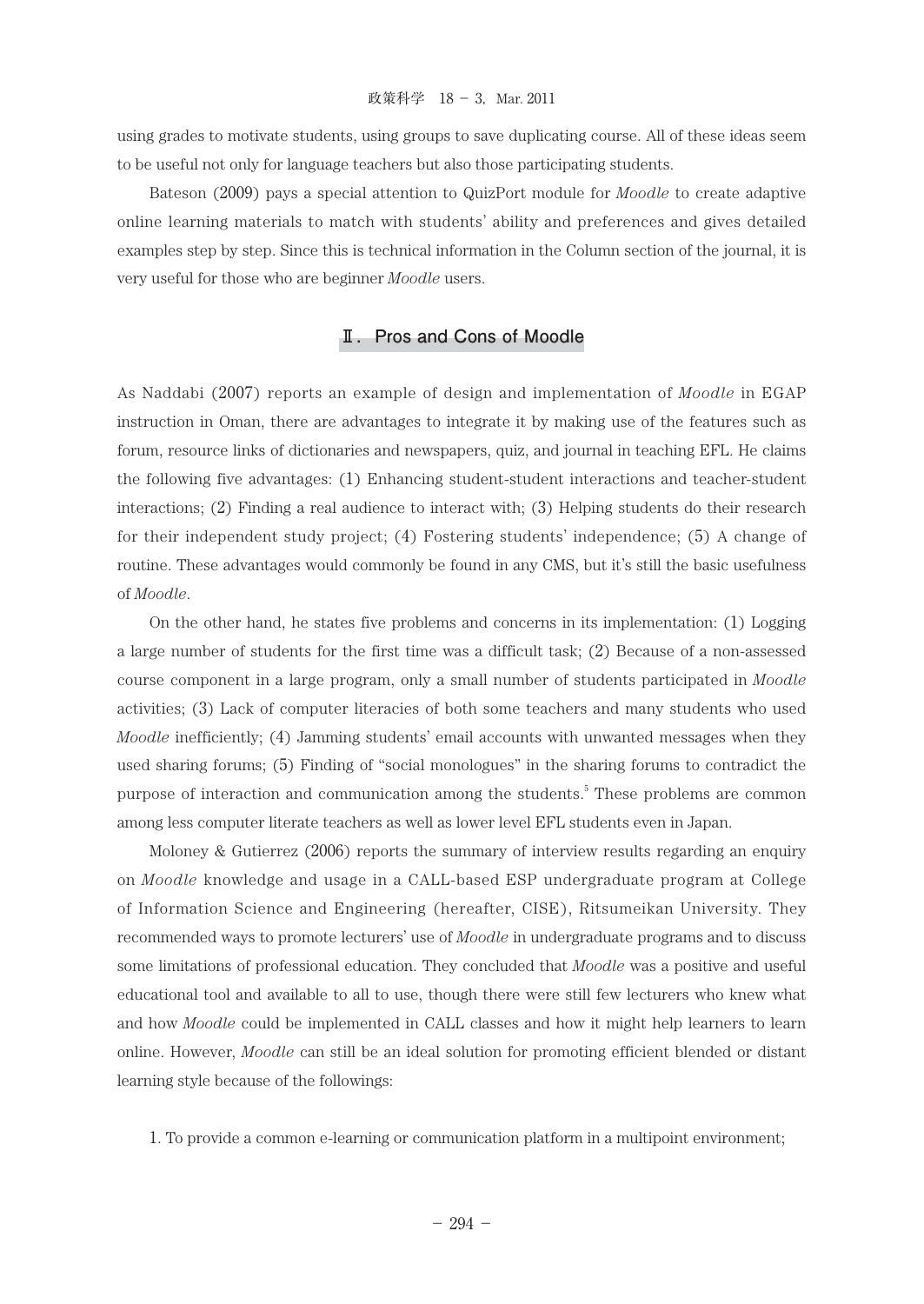- 2. To allow only students who enroll for a particular course;
- 3. To motivate students in a different style of learning or presenting their ideas to share without any hesitation;
- 4. To provide downloadable e-documents to students without having printing and shipping them out in advance.

The author, however, needs to offer more basic and intermediate *Moodle* training sessions as a part of faculty development (FD) activities for part-time EFL instructors who teach CISE EGAP classes but who lack the fundamental knowledge and skills to use *Moodle* before each semester in order to utilize it efficiently as well as systematically. The teaching guide with *Moodle* is available to those instructors in CISE UI and IM classes, but the author needs to revise it with more detailed information of the basic step-by-step procedures to use *Moodle* efficiently as well.

## **Ⅲ.Moodle Use at CISE**

As Nozawa (2006, 2007, 2008, 2009, 2010) reports, the author, who has been the CALL coordinator and who has been enthusiastic about the implementation of *Moodle* since 2005, has installed it into his own-managed as well as commonly-used Mac OS X servers for Freshman ESP or EGAP programs at CISE, Ritsumeikan University as well as for his other undergraduate and postgraduate classes including ones at different universities (Kyoto University and Kyoto Notre Dame University) where he lectured part-time until the end of January 2010. Here the author focuses on how *Moodle* is implemented at CISE.

One of the implementations was done for the CISE EFL classes as ESP (2004-2007) or EGAP (2008-2010) programs. For the ESP program an originally developed online program with PHP and MySQL database to promote teaching the ESP basics in a blended learning style was created and used but it did not last more than two years to use the system under the supervision of a former colleague who programmed it but resigned his position and moved to a different university. As a result, the author could not fully take care of the program by himself without the programmer's continuous support. Even though it was used for four years since 2004 under a team effort of the author and his IT student assistant, he found that it was difficult to maintain the program by resetting it again and again for each semester by following careful step-by-step procedures and managing it while struggling with unexpected minor problems during each semester. In addition, the EFL curriculum was changed completely from ESP into EGAP from the 2008 academic year. These were major reasons for the author to change it into *Moodle* which could provide an easy installation and its management. However, *Moodle* has not been used by all the 1<sup>st</sup>-year classes at CISE because some of colleagues felt that lower intermediate and pre-intermediate level students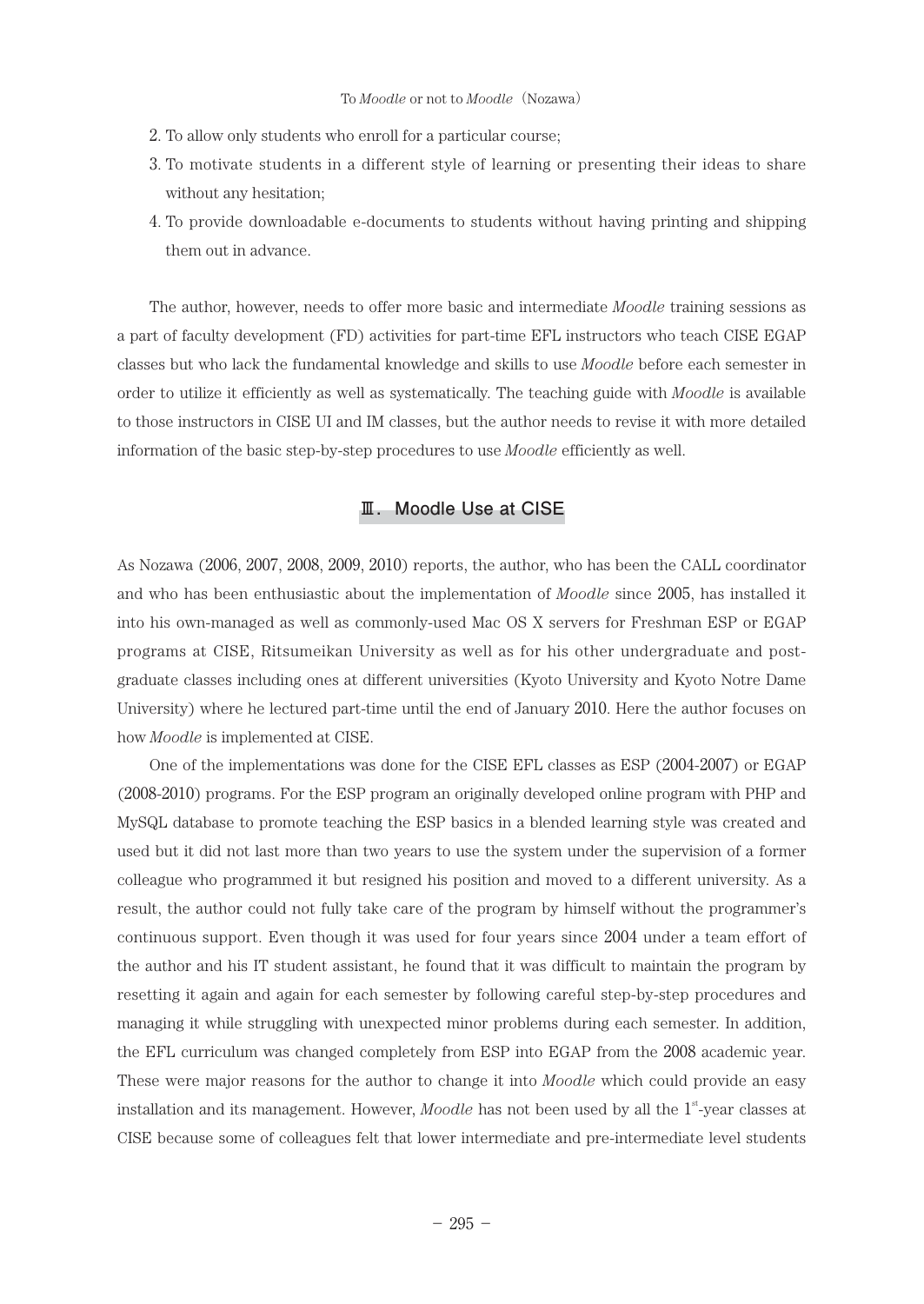should be trained more for the EFL's typical four basic skills (listening, speaking, reading and writing) in face-to-face classroom settings with textbooks so that about the half of  $1<sup>{st</sup>}$ -year students, who were upper intermediate (UI) and intermediate (IM) level, registered and enrolled into their own *Moodle* courses taught as English 3 (CALL I) in the first semester and English 6 (CALL II) in the second semester by different instructors including part-timers under the author's coordination.<sup>6</sup>

The current *Moodle* Website titled 'CISE - English for General Academic Purposes (http://www. esp.ritsumei.ac.jp/cise/)' has been used by eight different  $1<sup>st</sup>$ -year EGAP classes of UI and IM level. For the first semester the main objectives of the English 3 courses are: (1) some basic 'academic study skills' development activities with online tasks and evaluation of their understanding with a quiz for the first 6-7 weeks; (2) a collaborative group project by randomly assigned members and *MS-PowerPoint* (hereafter, *PPT*) presentations on their chosen topics after learning different characteristics of search engines; (3) an individual learning with a commercial *TOEIC* preparation program called *ALC NetAcademy 2* (hereafter, ALCNA2) (https://www.engplus1. is.ritsumei.ac.jp/ anet $2/\lambda$ .<sup>7</sup>

For the second semester the main objectives of the English 6 courses are similar but slightly different from ones of English 3 in the first semester: (1) a collaborative group Web project with different topics from ones in the first semester and presentations with different members of each group using their created Webpages with CSS and HTML after reviewing the Webpage creation basics; (2) an individual learning during and after class hours with *ALCNA2*; (3) an optional and individual writing project called 'CISE Writing Laboratory (http://www.esp.ritsumei.ac.jp/wp/)' using a weblog - *Word Press*. $^8$  Due to the lack of pre-semester *Word Press* training sessions for English 6 instructors, using this site is limited to those who would like to try it out as an experimental basis so that topics for writing activities are different depending on each instructor's plan. Any digital story telling approach can be adopted to enhance writing skills of the students.

In addition, there is another option of an e-Learning program called *e-sia – The Internet school* (http://www.e-sia.is.ritsumei.ac.jp/) run on a Linux server.<sup>9</sup> *e-sia* is an animation-based TOEIC preparation program to be used by some motivated students who would like to study more with a different type of e-Learning programs outside class or at home. It was the first commercial e-Learning program that the author purchased it with the initial starting budget for building EFL e-Learning programs when CISE was founded in 2004. However, it still works well for the purpose to prepare for improving TOEIC test taking skills.

Fig. 1 shows the *Moodle* top page of the second semester for the 2010-11 academic year. Only the courses in the second semester are visible to the enrolled students.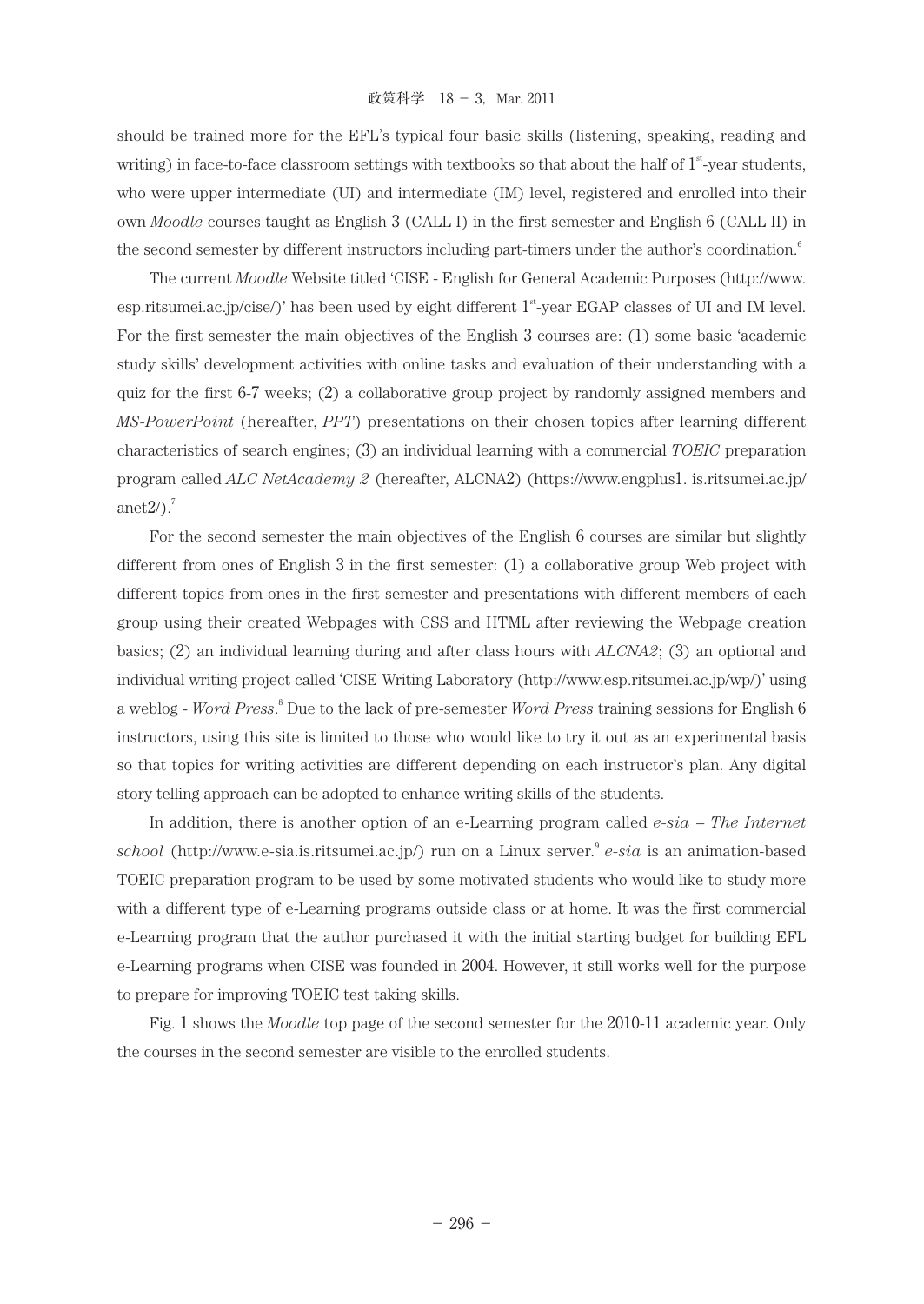|                                                                                                                                 | <b>CISE - English for General Academic Purposes</b> | You are not logged in. (Login)<br>English (en) -                                                                          |
|---------------------------------------------------------------------------------------------------------------------------------|-----------------------------------------------------|---------------------------------------------------------------------------------------------------------------------------|
| This Moodle site is used only by<br>teachers and registered<br>UI/IM students for the English<br>Language Program at CISE       |                                                     | Calendar<br>EI.<br>October 2010<br>$\blacktriangleleft$<br>r<br>Sun Mon Tue Wed Thu Fri Sat<br>a                          |
| (College of Information Science<br>and Engineering), Ritsumeikan<br>University Biwako Kusatsu<br>Campus, Kusatsu, Shiga, Japan. | E-Learning                                          | $\circ$<br>з<br>12<br>10<br>13<br>11<br>14<br>15.<br>16<br>17<br>18<br>19 <sup>°</sup><br>20<br>22   23<br>21<br>26<br>27 |
| Main Menu<br>$\Box$<br><b>D</b> Before You Start (Click here to                                                                 | Welcome to CISE 2010-2011 E-Learning World!         | 28<br>24<br>25<br>30<br>29<br>31                                                                                          |
| read first?)<br><b>Che-Learning Links</b>                                                                                       |                                                     | <b>Upcoming Events</b><br>e                                                                                               |
|                                                                                                                                 | <b>Course</b> categories                            | <b>GI WKs Monday Classes</b><br>Monday, 25 October                                                                        |
|                                                                                                                                 | EGAP2010-2                                          | 3 WKs Thursday Classes                                                                                                    |
|                                                                                                                                 | E6 Monday Classes<br>E6 Thursday Classes            | Thursday, 28 October                                                                                                      |
|                                                                                                                                 |                                                     | (b) WK6 Monday Classes<br>Monday, 1 November                                                                              |
|                                                                                                                                 | Search courses:<br>Go                               | <b>B</b> WK6 Thursday Classes<br>Thursday, 4 November                                                                     |
|                                                                                                                                 |                                                     | WK2 Thursday Classes<br>Monday, 8 November                                                                                |
|                                                                                                                                 |                                                     | <b>G WK2 Thursday Classes</b><br>Thursday, 11 November                                                                    |
|                                                                                                                                 |                                                     | Go to calendar                                                                                                            |
|                                                                                                                                 | You are not logged in. (Login)<br>moodle            |                                                                                                                           |

**Fig. 1: Top page of CISE** *Moodle* **site (2nd Semester, 2010-2011)**

Fig. 2 shows a sample of English 3 weekly outline for the author's class (English 3 QA-UI) in  $1^\mathrm{s}$ Semester, 2010. Although a booklet of the teacher's guide is given at the teachers' meeting before the  $1<sup>st</sup>$  semester begins, a pdf file to describe weekly tasks for the students is also given on line. The teacher can open it only with a given password by the coordinator while the students can see the file but can't open it.

A variety of tasks or assignments are given to the students during the class hour each week or as homework and the students submit them on line as a MS-Word file after doing a spell-check by themselves. In class as a part of interactive activities chat or forum discussions are provided to exchange their opinions in a writing format with the time limitation. The student blog as a *Moodle* module is used to write their self-introduction. A series of questionnaires for academic study skills with their related handouts as pdf files are given until Week 6 and they make the students realize the importance of the skills with the instructor's reports on the analysis results. The main topics for the questionnaires are as follows:

- 1. What kind of learners are you?
- 2. Are you a slow or fast learner?
- 3. Motivating yourself and setting the goal
- 4. Extroversion and introversion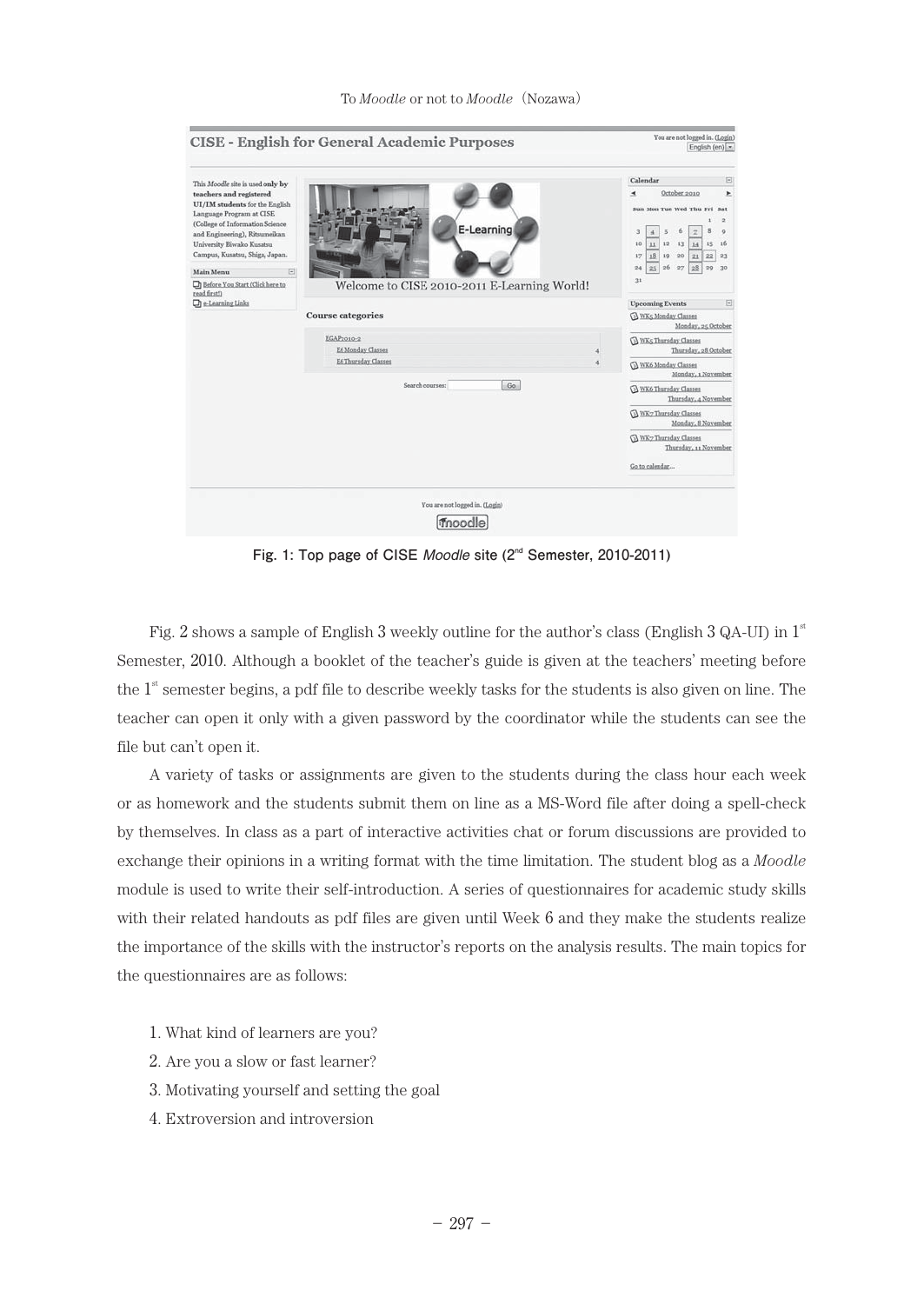- 5. General self-confidence
- 6. Classroom tests

The HotPotatoes final quiz is given to check their comprehension and their results become a part (10%) of the final grade.

A computer literacy (computacy) test with no grade is given to check study skills knowledge in Week 1 to make the student realize their current knowledge. The computer literacy test consists of four parts consisting 10 questions in English on basic computer terms and famous personage and test takers have to choose the word or phrase that best fits the definition. In the case of two 2009-2010 English 3 classes, the author asked his students to complete it in Week 1 and 25 out of 31 (80.65%) in 2009 and 14 out of 28 (50%) in 2010 completed it within the limited time and the average scores were 24.48/40 (61.2%) in 2009 and 16.64/40 (41.6%) in 2010. 6 students in 2009 and 14 students in 2010 could not complete it probably because of their inability to read and understand the questions in English quickly enough to answer or probably because they simply forgot to press the 'submit' button to send their responses.

After learning how to do the Internet research and watching some selected YouTube video clips to get some hints, the students are guided to their own information search activities. 11 groups (2009) and 9 groups (2010) were randomly formed and selected each group leader who was more responsible to communicate with other members and put all the information in a PPT file to submit. Then, each of the group members started his/her role to search information for a PPT project.

During classes from Week 7 to Week 11, each group concentrates gathering information and creating a PPT file by spending the half (45 minutes) of the class hour. The rest of the class hour was used for e-Learning activities. The instructor move around and give proper advice to improve their contents while a technical support (student assistant) solve any technical problems.<sup>10</sup>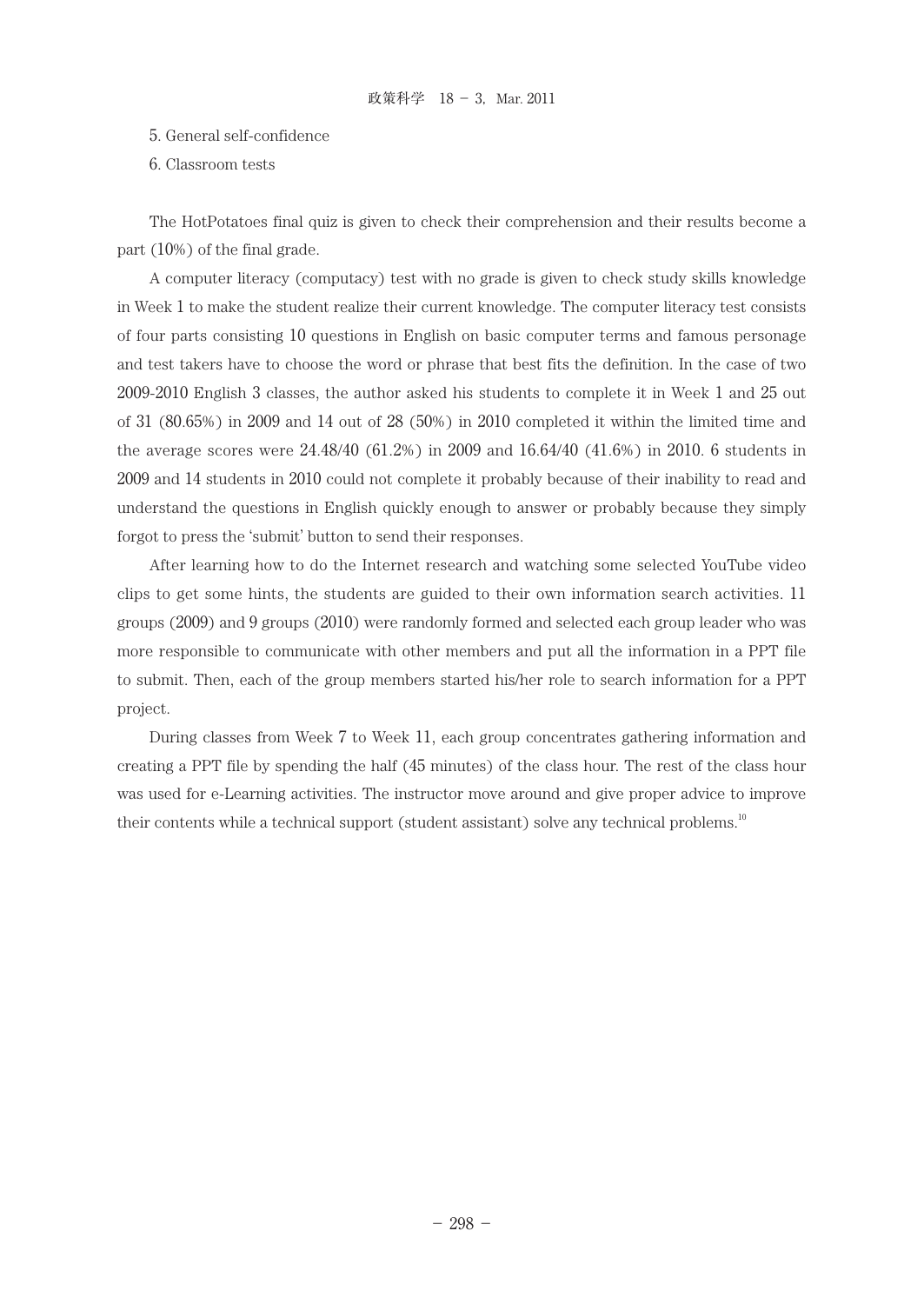|                                                                                                                                                                                                                                                                                                 | English 3-QA(UI)                                                                                                                                                                                                                                                                                                                                                                              |        |                                                                                                                             |
|-------------------------------------------------------------------------------------------------------------------------------------------------------------------------------------------------------------------------------------------------------------------------------------------------|-----------------------------------------------------------------------------------------------------------------------------------------------------------------------------------------------------------------------------------------------------------------------------------------------------------------------------------------------------------------------------------------------|--------|-----------------------------------------------------------------------------------------------------------------------------|
| CISE-EGAP = $E_0QA$                                                                                                                                                                                                                                                                             |                                                                                                                                                                                                                                                                                                                                                                                               |        | Switch role to [m] Turn editing on                                                                                          |
| $\begin{array}{c} \begin{array}{c} \begin{array}{c} \begin{array}{c} \end{array} \\ \end{array} \end{array} \end{array} \end{array} \begin{array}{c} \begin{array}{c} \begin{array}{c} \begin{array}{c} \end{array} \end{array} \end{array} \end{array}$<br>People<br><sup>2</sup> Participants | <b>Weekly outline</b>                                                                                                                                                                                                                                                                                                                                                                         |        | $\sim$ 81<br>Latest News<br>Add a new topic                                                                                 |
| $\begin{tabular}{ll} Activities & \quad \quad & \quad \quad & \quad \quad & \quad \quad \\ \end{tabular}$<br>$\Box$ Assignments                                                                                                                                                                 | The assessment tasks are intended to determine whether students have been able to achieve the objectives. They<br>consist of: Attendance (10%); In-class Task (20%); Study Skills Quiz (10%); CALL Activities (20%);<br>Small Group PowerPoint Project Presentation and Peer Evaluation (20%); Small Group PowerPoint<br>Project Presentation and Product Evaluation by the Instructor (ao%). |        | (No news has been posted yet)<br><b>Upcoming Events</b><br>$[ \; \; \Xi \; ]$<br>A WKs Monday Classes<br>Monday, as October |
| S <sup>3</sup> Forums<br><b>Not Potatoes Onizzes</b><br>Q3 Questionnaires<br><b>CE Quizzes</b><br>Ca Resources                                                                                                                                                                                  | & News focum<br><b>QAList of Search Engines</b><br><b>Che-Learning Links</b><br>(9) Online Evaluation Form for Presentations                                                                                                                                                                                                                                                                  |        | C WKs Thursday Classes<br>Thursday, e8 October                                                                              |
| <b>Search Forums</b><br>$\frac{1}{2}$                                                                                                                                                                                                                                                           | <b>ChPFT</b> Project Topics - OA                                                                                                                                                                                                                                                                                                                                                              |        | C WK6 Monday Classes<br>Monday, a November                                                                                  |
| Ga                                                                                                                                                                                                                                                                                              | D. Project Sample PPTs                                                                                                                                                                                                                                                                                                                                                                        |        | X NK6 Thursday Classes                                                                                                      |
| Advanced.search <sup>O</sup>                                                                                                                                                                                                                                                                    | 8 April - 14 April                                                                                                                                                                                                                                                                                                                                                                            | $\Box$ | Thursday, a November<br>WK2 Thursday Classes                                                                                |
| Administration [5]<br>Turn editing on                                                                                                                                                                                                                                                           | WK1: Overview of the Course, Self-Introduction & Computercy Quiz                                                                                                                                                                                                                                                                                                                              |        | Monday, 8 November                                                                                                          |
| <b>Ed Settings</b><br><b>72 Assign roles</b><br>G Grades<br>et Grospa                                                                                                                                                                                                                           | <b>CAFind</b> your computacy level.<br><b>WE ESTGWKs (Teacher Only)</b>                                                                                                                                                                                                                                                                                                                       | ۰      | A NK7 Thursday Classes<br>Thursday, 11 November<br>Go to calendar                                                           |
| <b>FS</b> Backup<br><b>TO</b> Restore                                                                                                                                                                                                                                                           | 15 April - 21 April                                                                                                                                                                                                                                                                                                                                                                           |        | New Event                                                                                                                   |
| <b>TO</b> Import                                                                                                                                                                                                                                                                                | WKa: Study Skills Basics & CALL Activity<br>S' Writing Activity #11 Get to Know Each Other                                                                                                                                                                                                                                                                                                    |        | Recent Activity <b>E</b>                                                                                                    |
| <b>SS Reast</b><br><b>Ed Reports</b>                                                                                                                                                                                                                                                            | W.WKz.StudySkillsHandouts                                                                                                                                                                                                                                                                                                                                                                     |        | Activity since Thursday, 21<br>October 2010, 09:13 ar                                                                       |
| Le) Questions<br>$-2$ Eiles                                                                                                                                                                                                                                                                     | [8] Ouestionnaire a: What kind of learner are you?<br>Al WKa-StudySkillsHandoutz                                                                                                                                                                                                                                                                                                              |        | Full report of recent activity                                                                                              |
| (g) Uneared me from E30A<br>(g) Profile                                                                                                                                                                                                                                                         | W ESTGWKa (Teacher Only)                                                                                                                                                                                                                                                                                                                                                                      |        | Nothing new since your last<br>login                                                                                        |
| Course categories $\qquad \qquad \Box$                                                                                                                                                                                                                                                          | aa April - a8 April                                                                                                                                                                                                                                                                                                                                                                           | $\Box$ |                                                                                                                             |
| <b>U EGAPROSO:R</b>                                                                                                                                                                                                                                                                             | WK3: Study Skills Basics & CALL Activity                                                                                                                                                                                                                                                                                                                                                      |        |                                                                                                                             |
| <b>V</b> LAPRONOLL<br>V Miscellaneous                                                                                                                                                                                                                                                           | W.WKa-Handout.s                                                                                                                                                                                                                                                                                                                                                                               |        |                                                                                                                             |
| All courses                                                                                                                                                                                                                                                                                     | Timed Writing Assignment (possibly becomes a homework by Week a)<br>St Ouestionnaire zi Are you a slow or fast learner?                                                                                                                                                                                                                                                                       |        |                                                                                                                             |
|                                                                                                                                                                                                                                                                                                 | W NKa Handoutz<br>W WK3TG (Teacher Only)                                                                                                                                                                                                                                                                                                                                                      |        |                                                                                                                             |
|                                                                                                                                                                                                                                                                                                 |                                                                                                                                                                                                                                                                                                                                                                                               |        |                                                                                                                             |
|                                                                                                                                                                                                                                                                                                 | 29 April - 5 May                                                                                                                                                                                                                                                                                                                                                                              | Φ      |                                                                                                                             |
|                                                                                                                                                                                                                                                                                                 | WK4: Study Skills Basics & CALL Activity                                                                                                                                                                                                                                                                                                                                                      |        |                                                                                                                             |
|                                                                                                                                                                                                                                                                                                 | <b>Ch</b> Plagiarism<br>To Questionnaire 3: Motivating Yourself and Setting Goals                                                                                                                                                                                                                                                                                                             |        |                                                                                                                             |
|                                                                                                                                                                                                                                                                                                 | W.WK4TG (Teacher Only)                                                                                                                                                                                                                                                                                                                                                                        |        |                                                                                                                             |
|                                                                                                                                                                                                                                                                                                 | 6 May - 12 May                                                                                                                                                                                                                                                                                                                                                                                | ۰      |                                                                                                                             |
|                                                                                                                                                                                                                                                                                                 | WK5: Study Skills Basics & CALL Activity                                                                                                                                                                                                                                                                                                                                                      |        |                                                                                                                             |
|                                                                                                                                                                                                                                                                                                 | S Questionnaire 4: Extroversion and Introversion                                                                                                                                                                                                                                                                                                                                              |        |                                                                                                                             |
|                                                                                                                                                                                                                                                                                                 | M NKs-Handout a<br>W.WKs-Handout.u                                                                                                                                                                                                                                                                                                                                                            |        |                                                                                                                             |
|                                                                                                                                                                                                                                                                                                 | Cit Questionnaire 5: General Self-Confidence<br>W.WKs-Handout.3                                                                                                                                                                                                                                                                                                                               |        |                                                                                                                             |
|                                                                                                                                                                                                                                                                                                 | W.WKs-Handcut.4                                                                                                                                                                                                                                                                                                                                                                               |        |                                                                                                                             |
|                                                                                                                                                                                                                                                                                                 | (d) WK5TG (Teacher Only)                                                                                                                                                                                                                                                                                                                                                                      |        |                                                                                                                             |
|                                                                                                                                                                                                                                                                                                 | 13 May - 19 May                                                                                                                                                                                                                                                                                                                                                                               | $\Box$ |                                                                                                                             |
|                                                                                                                                                                                                                                                                                                 | WK6: Study Skills Basies, Quiz & PowerPoint Workshop                                                                                                                                                                                                                                                                                                                                          |        |                                                                                                                             |
|                                                                                                                                                                                                                                                                                                 | C Ouestionnaire 6 - Classroom Tests                                                                                                                                                                                                                                                                                                                                                           |        |                                                                                                                             |
|                                                                                                                                                                                                                                                                                                 | W.WK6-Handouta<br>W NK6-Handoutz                                                                                                                                                                                                                                                                                                                                                              |        |                                                                                                                             |
|                                                                                                                                                                                                                                                                                                 | Ct Study Skills Quiz<br>E PPT Tutorial                                                                                                                                                                                                                                                                                                                                                        |        |                                                                                                                             |
|                                                                                                                                                                                                                                                                                                 | M WK6TGCTsacher Only)                                                                                                                                                                                                                                                                                                                                                                         |        |                                                                                                                             |
|                                                                                                                                                                                                                                                                                                 |                                                                                                                                                                                                                                                                                                                                                                                               | α      |                                                                                                                             |
|                                                                                                                                                                                                                                                                                                 | 20 May - 26 May                                                                                                                                                                                                                                                                                                                                                                               |        |                                                                                                                             |
|                                                                                                                                                                                                                                                                                                 | WK7: Internet Research for PowerPoint Projects & CALL Activity<br>(Coogle Guide                                                                                                                                                                                                                                                                                                               |        |                                                                                                                             |
|                                                                                                                                                                                                                                                                                                 | J How to Do the Internet Research                                                                                                                                                                                                                                                                                                                                                             |        |                                                                                                                             |
|                                                                                                                                                                                                                                                                                                 | Al WK-TG (Teacher Only)                                                                                                                                                                                                                                                                                                                                                                       |        |                                                                                                                             |
|                                                                                                                                                                                                                                                                                                 | 27 May - 2 June                                                                                                                                                                                                                                                                                                                                                                               | ▭      |                                                                                                                             |
|                                                                                                                                                                                                                                                                                                 | WKB: Internet Research for PowerPoint Projects & CALL Activity                                                                                                                                                                                                                                                                                                                                |        |                                                                                                                             |
|                                                                                                                                                                                                                                                                                                 | Ty YouTube video clips to give you some hints!<br>Web Research Guide - Doing research on the Web                                                                                                                                                                                                                                                                                              |        |                                                                                                                             |
|                                                                                                                                                                                                                                                                                                 | (d) WKSTG (Teacher Only)                                                                                                                                                                                                                                                                                                                                                                      |        |                                                                                                                             |
|                                                                                                                                                                                                                                                                                                 | 3 June - 9 June                                                                                                                                                                                                                                                                                                                                                                               | $\Box$ |                                                                                                                             |
|                                                                                                                                                                                                                                                                                                 | WK9: Internet Research for PowerPoint Projects & CALL Activity                                                                                                                                                                                                                                                                                                                                |        |                                                                                                                             |
|                                                                                                                                                                                                                                                                                                 | (d) WKoTG (Teacher Only)                                                                                                                                                                                                                                                                                                                                                                      |        |                                                                                                                             |
|                                                                                                                                                                                                                                                                                                 | 10 June - 16 June                                                                                                                                                                                                                                                                                                                                                                             | ۰      |                                                                                                                             |
|                                                                                                                                                                                                                                                                                                 | WK10: Internet Research for PowerPoint Projects & CALL Activity                                                                                                                                                                                                                                                                                                                               |        |                                                                                                                             |
|                                                                                                                                                                                                                                                                                                 | WE WEAGTG (Teacher Only)                                                                                                                                                                                                                                                                                                                                                                      |        |                                                                                                                             |
|                                                                                                                                                                                                                                                                                                 |                                                                                                                                                                                                                                                                                                                                                                                               | ο      |                                                                                                                             |
|                                                                                                                                                                                                                                                                                                 | 17 June - 23 June                                                                                                                                                                                                                                                                                                                                                                             |        |                                                                                                                             |
|                                                                                                                                                                                                                                                                                                 | WK11: Internet Research for PowerPoint Projects & CALL Activity<br>W.WK14TG (Teacher Only)                                                                                                                                                                                                                                                                                                    |        |                                                                                                                             |
|                                                                                                                                                                                                                                                                                                 |                                                                                                                                                                                                                                                                                                                                                                                               | $\Box$ |                                                                                                                             |
|                                                                                                                                                                                                                                                                                                 | 24 June - 30 June                                                                                                                                                                                                                                                                                                                                                                             |        |                                                                                                                             |
|                                                                                                                                                                                                                                                                                                 | WK12: Presentation Rebearsal for PowerPoint Projects & CALL Activity<br>A) Warning for presentational                                                                                                                                                                                                                                                                                         |        |                                                                                                                             |
|                                                                                                                                                                                                                                                                                                 | WK12TG (Teacher Only)                                                                                                                                                                                                                                                                                                                                                                         |        |                                                                                                                             |
|                                                                                                                                                                                                                                                                                                 | 1 July - 7 July                                                                                                                                                                                                                                                                                                                                                                               | $\Box$ |                                                                                                                             |
|                                                                                                                                                                                                                                                                                                 | WK13: Small Group PowerPoint Projects - Presentation 1                                                                                                                                                                                                                                                                                                                                        |        |                                                                                                                             |
|                                                                                                                                                                                                                                                                                                 | (A) WK13TG (Teacher Only)                                                                                                                                                                                                                                                                                                                                                                     |        |                                                                                                                             |
|                                                                                                                                                                                                                                                                                                 |                                                                                                                                                                                                                                                                                                                                                                                               | $\Box$ |                                                                                                                             |
|                                                                                                                                                                                                                                                                                                 | 8 July - 14 July<br>WK14: Small Group PowerPoint Projects - Presentation 2                                                                                                                                                                                                                                                                                                                    |        |                                                                                                                             |
|                                                                                                                                                                                                                                                                                                 | (Al) WK14TG (Teacher Only)                                                                                                                                                                                                                                                                                                                                                                    |        |                                                                                                                             |
|                                                                                                                                                                                                                                                                                                 |                                                                                                                                                                                                                                                                                                                                                                                               | ο      |                                                                                                                             |
|                                                                                                                                                                                                                                                                                                 |                                                                                                                                                                                                                                                                                                                                                                                               |        |                                                                                                                             |
|                                                                                                                                                                                                                                                                                                 | 15 July - 21 July                                                                                                                                                                                                                                                                                                                                                                             |        |                                                                                                                             |
|                                                                                                                                                                                                                                                                                                 | WK15: Small Group PowerPoint Projects - Presentation 3 & Class Survey<br><b>Cit Post-Course Ouestionnaire</b>                                                                                                                                                                                                                                                                                 |        |                                                                                                                             |

n as <u>Kanınori N</u><br>Home

Fig. 2: English 3 weekly outline (1<sup>st</sup> Semester, 2010)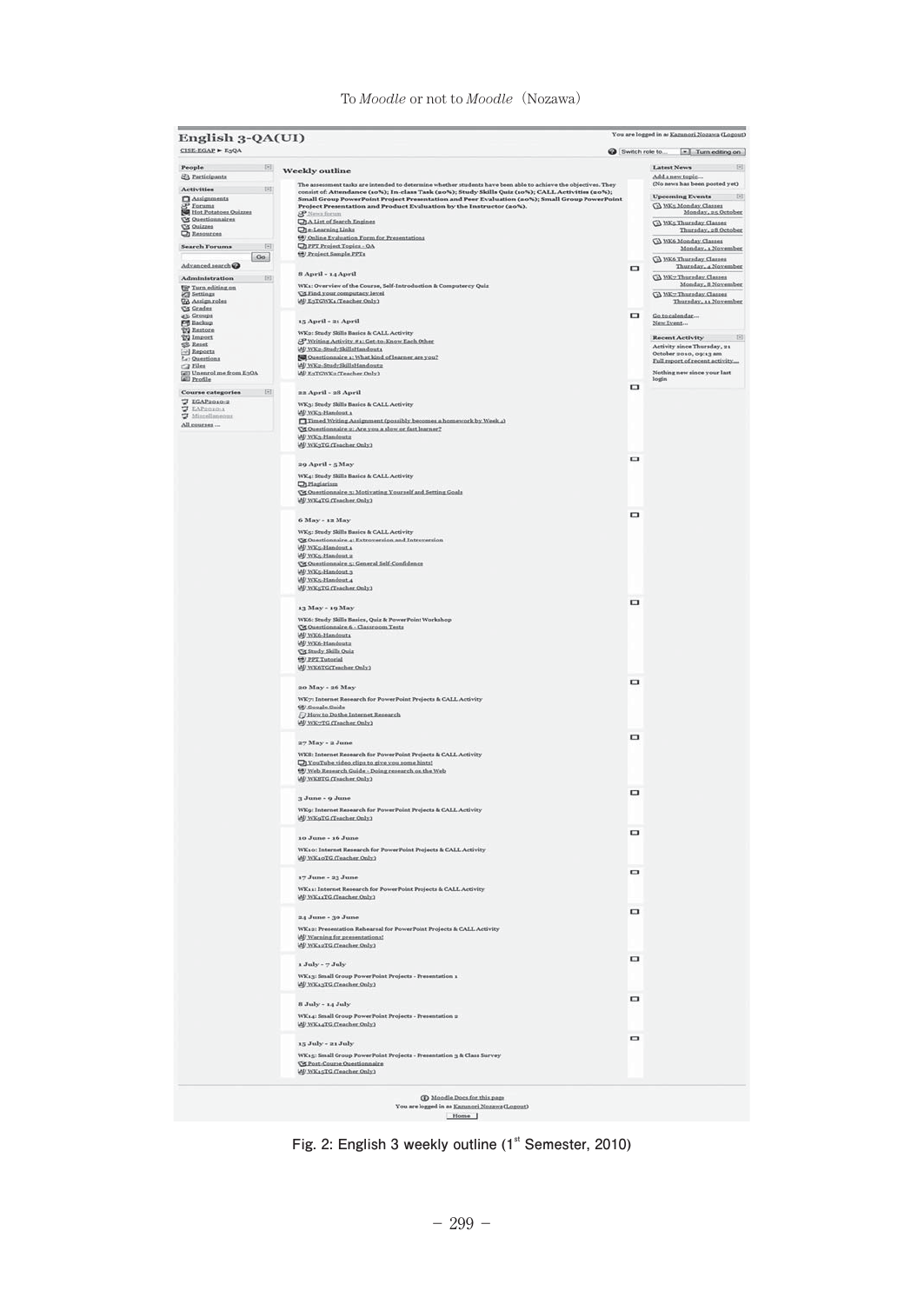Fig. 3 shows a sample of English 6 weekly outline for the author's class (English 6 QA-UI) in  $2^{nd}$  Semester, 2009. English 6 follows the similar *Moodle* course style of English 3, but there are no study skills trainings or quizzes. Instead, students start with an essay writing about their summer holidays and give their comments to other classmates' writings in Week 1 and then review how to effectively use a search engine in Week 2. In Week 3 they learn the basics about plagiarism by accessing Plagiarism.org (http://www.plagiarism.org/). In Week 5 and Week 6 they visit their own favorite Websites and choose one for each week to write a summary report using a downloadable *MS-Word* form as a class task. In addition, small groups are formed to conduct Web projects but the members are assigned differently from ones from the  $1<sup>st</sup>$  semester while the group leader is selected again. After the discussion of the topics for the project, students use an e-Learning program (*ALCNA2*) to brush up their English. There is an option to use *Word Press* to write something assigned by the teacher in charge. In Week 7 and Week 8 HTML/CSS workshops are given. First, a sample Website from the author's previous class is introduced and then a HTML quiz from W3 School (http://www.w3schools.com/html/html\_quiz.asp) is given to make student understand their basic knowledge about HTML. In Week 8 students explore CSS tutorial at W3 School (http://www.w3schools.com/css/default.asp) as well as visiting some free templates sites such as freewebtemplates.com (http://www.freewebtemplates.com/) and Free Site Templates (http://www.freesitetemplates.com/). In Week 9 and Week 10 students use e-Learning programs to concentrate preparing for *TOEIC-IP* test which is administered in early December. However, the following week (Week 11) is focused on creating a group's web page. In Week 12 a presentation rehearsal is done by visiting other groups while giving some suggestions to improve the Web pages. After that, revising the contents as well as improving the technical parts is done at each group. Week 13 - Week 15 are presentation weeks and 3 or 4 groups give presentations per week using their created Webpages while the rest of classmates give the evaluations using the online evaluation form.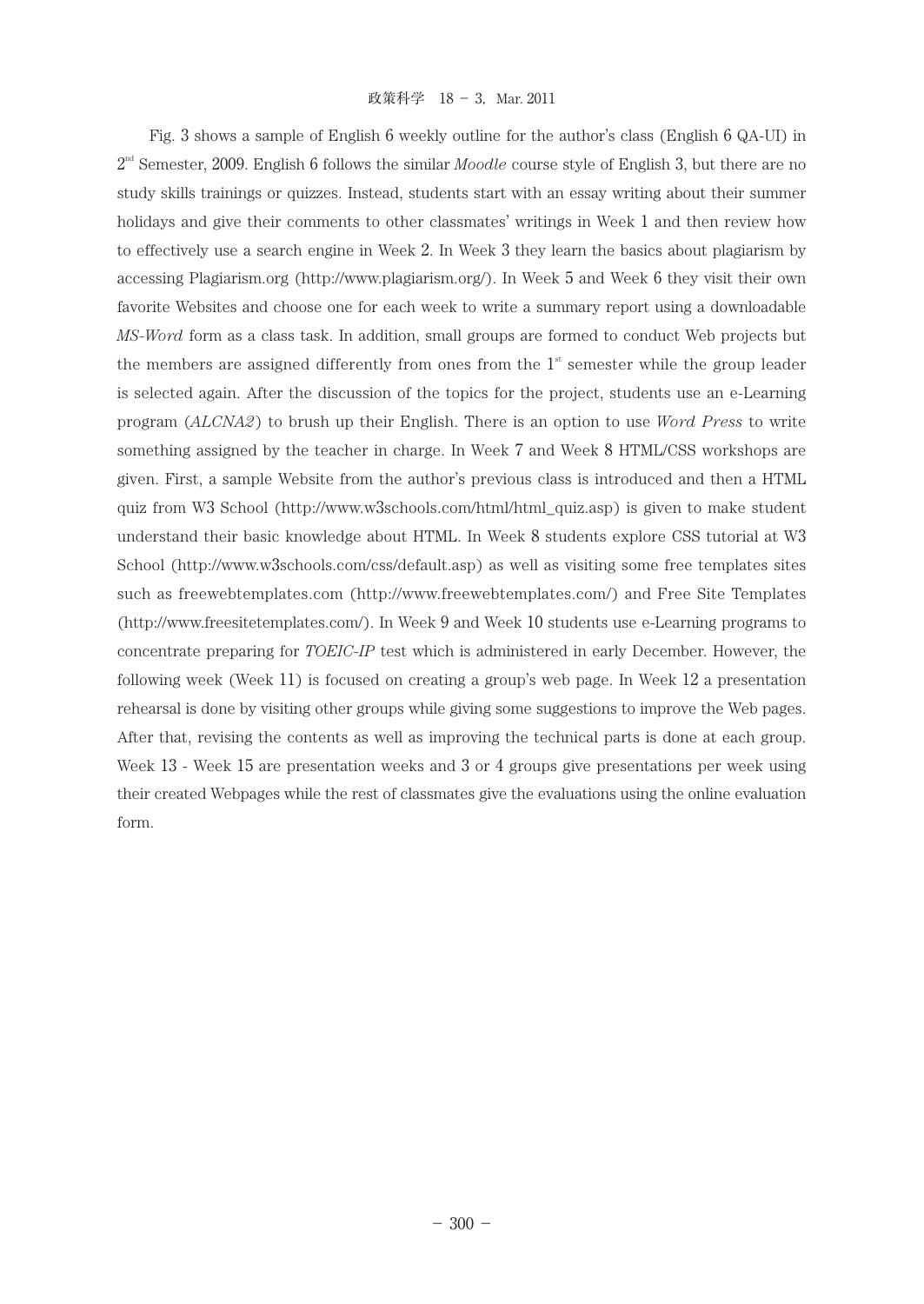| English 6-QA (Nozawa)<br>CISEEGAP > E6QA                                                                                                                        |                                                                                                                                                                          |                | You are logged in as <u>Kazunori Nozawa</u> (Logout)                        |
|-----------------------------------------------------------------------------------------------------------------------------------------------------------------|--------------------------------------------------------------------------------------------------------------------------------------------------------------------------|----------------|-----------------------------------------------------------------------------|
|                                                                                                                                                                 |                                                                                                                                                                          | Switch role to | $\vert$ Turn edting on                                                      |
| People<br>$\Xi$<br>& Participants                                                                                                                               | <b>Weekly outline</b><br>[e-Learning Links]                                                                                                                              |                | <b>Latest News</b><br>E<br>Add a new topic<br>(No news has been posted yet) |
| Activities<br>$\qquad \qquad \Box$                                                                                                                              |                                                                                                                                                                          |                | <b>Upcoming Events</b>                                                      |
| $\Box$ Assignments<br><sup>SP</sup> Eorums<br>CD Ecources                                                                                                       | - "ALC NetAcademy 2" - https://www.engplus1.is.ritsumei.ac.jp/anet2/<br>- "e-sia - Internet School" Creating a new account -<br>http://www.ritsumei.ac.jp/~naosugi/esia/ |                | $\Box$<br>There are no upcoming events                                      |
| <b>Search Forums</b><br>回                                                                                                                                       | - "e-sia - Internet School" - http://www.e-sia.is.ritsumei.ac.jp/esia/<br>- "CBS News World" - http://www.tell.is.ritsumei.ac.jp/movies/CBSNewsWorld/                    |                | Go to calendar<br>New Event                                                 |
| Go<br>Advanced search                                                                                                                                           | [Web Projects (2007 A3 class sample)]                                                                                                                                    |                | Recent Activity<br>$\boxdot$                                                |
|                                                                                                                                                                 | [Web Projects (Online Evaluation System)]                                                                                                                                |                | Activity since Wednesday, 20                                                |
| Administration<br>日<br>Turn editing on                                                                                                                          | & Neva forum                                                                                                                                                             |                | October 2010, 12:16 pm<br>Full report of recent activity                    |
| Settings<br><b>EB</b> Assign roles                                                                                                                              | 1 October - 7 October                                                                                                                                                    | α              | New users:                                                                  |
| & Groups                                                                                                                                                        | WK1: Course Overview<br>WKATG(Teachers Only)                                                                                                                             |                |                                                                             |
| <b>Ed Backup</b><br><b>Eq Eestore</b>                                                                                                                           | 8 October - 14 October                                                                                                                                                   | $\square$      |                                                                             |
| <b>Til Import</b><br>S Reset                                                                                                                                    | WKo                                                                                                                                                                      |                |                                                                             |
| - Reports<br>L: Questions                                                                                                                                       | All WK2TG(Teachers Only)                                                                                                                                                 |                |                                                                             |
| $S$ Scales<br><b>Ca</b> Eiles                                                                                                                                   | 15 October - 21 October<br>WK: Due to the typhoon hitting the area, the class was cancelled so that the make-up class will be done on 11/28.                             | □              |                                                                             |
| <b>Grades</b><br>[67] Unenrol me from E6OA                                                                                                                      | WWATGTeachers Only)                                                                                                                                                      |                |                                                                             |
| <b>Course categories</b><br>E                                                                                                                                   | 22 October - 28 October<br>WK4(->WK3)                                                                                                                                    | □              |                                                                             |
| T English 6 (Monday)<br>$\begin{tabular}{l} \hline \hline \textbf{I} & English & Gtharday1 \\ \hline \hline \textbf{I} & Missellaneous \\ \hline \end{tabular}$ | Website Review Form (Word)<br>WK4TGTeachers Only)                                                                                                                        |                |                                                                             |
| Search courses                                                                                                                                                  | 29 October - 4 November<br>WK5f->WK4)                                                                                                                                    | □              |                                                                             |
| All courses                                                                                                                                                     | Submit your Word file here.<br>A WKSTGCTeachers Only)                                                                                                                    |                |                                                                             |
|                                                                                                                                                                 | 5 November - 11 November                                                                                                                                                 | □              |                                                                             |
|                                                                                                                                                                 | WK6(->WK5)<br>WK6TGTeachers.Only1                                                                                                                                        |                |                                                                             |
|                                                                                                                                                                 | SP Write & Discuss                                                                                                                                                       |                |                                                                             |
|                                                                                                                                                                 | 12 November - 18 November                                                                                                                                                | α              |                                                                             |
|                                                                                                                                                                 | $WK\gamma(\rightarrow WK6)$<br><b>SHTMLOsiz</b>                                                                                                                          |                |                                                                             |
|                                                                                                                                                                 | A WK-TG(Teachers Only)                                                                                                                                                   |                |                                                                             |
|                                                                                                                                                                 | 19 November - 25 November                                                                                                                                                | □              | <b>Assignments</b>                                                          |
|                                                                                                                                                                 | $WKS(\rightarrow WK\gamma)$<br>All WKSTG (Teachers Only)                                                                                                                 |                | submitted:                                                                  |
|                                                                                                                                                                 | 26 November - 2 December                                                                                                                                                 | $\Box$         | 30 Oct, 21:53<br>Ryota Sakurai                                              |
|                                                                                                                                                                 | WK8 (11/26) & WK9 (11/28)<br><b>Ch</b> HP Resources                                                                                                                      |                | Submit your Word file here.                                                 |
|                                                                                                                                                                 | WKsTGfTeachers Only)                                                                                                                                                     |                |                                                                             |
|                                                                                                                                                                 | 3 December - 9 December                                                                                                                                                  | □              |                                                                             |
|                                                                                                                                                                 | WK10 (12/3) & WK11(12/5)<br>WK10TG (Teachers Only)                                                                                                                       |                |                                                                             |
|                                                                                                                                                                 | WK11TG (Teachers Only)                                                                                                                                                   |                |                                                                             |
|                                                                                                                                                                 | 10 December - 16 December<br>Due to the instructor's overseas trip, the class will be cancelled. The make-up will be done on 12/5.                                       | $\Box$         |                                                                             |
|                                                                                                                                                                 | 17 December - 23 December                                                                                                                                                | $\Box$         |                                                                             |
|                                                                                                                                                                 | WK12: Rehearsal for Group Presentations<br>Reference: Effective Presentations (Slide Show)                                                                               |                |                                                                             |
|                                                                                                                                                                 | WWATC (Teachers Only)                                                                                                                                                    |                |                                                                             |
|                                                                                                                                                                 | 24 December - 30 December                                                                                                                                                | □              |                                                                             |
|                                                                                                                                                                 |                                                                                                                                                                          |                |                                                                             |
|                                                                                                                                                                 | WK13: Group Presentations #1<br>WK13-15TG (Teachers Only)                                                                                                                |                |                                                                             |
|                                                                                                                                                                 | 31 December - 6 January                                                                                                                                                  | □              |                                                                             |
|                                                                                                                                                                 | <b>HOLIDAYS!</b>                                                                                                                                                         |                |                                                                             |
|                                                                                                                                                                 | 11                                                                                                                                                                       |                |                                                                             |
|                                                                                                                                                                 | Winter Holidays                                                                                                                                                          |                |                                                                             |
|                                                                                                                                                                 | 7 January - 13 January                                                                                                                                                   | $\Box$         |                                                                             |
|                                                                                                                                                                 |                                                                                                                                                                          |                |                                                                             |
|                                                                                                                                                                 | WK14: Group Presentations #                                                                                                                                              |                |                                                                             |
|                                                                                                                                                                 | 14 January - 20 January                                                                                                                                                  | $\Box$         |                                                                             |
|                                                                                                                                                                 |                                                                                                                                                                          |                |                                                                             |
|                                                                                                                                                                 | WK15: Group Presentations #3                                                                                                                                             |                |                                                                             |
|                                                                                                                                                                 |                                                                                                                                                                          |                |                                                                             |
|                                                                                                                                                                 | 1 Moodle Docs for this page                                                                                                                                              |                |                                                                             |
|                                                                                                                                                                 | You are logged in as Kamnori Nozawa (Logout)<br>Home                                                                                                                     |                |                                                                             |

**Fig. 3: English 6 weekly outline (2nd Semester, 2009)**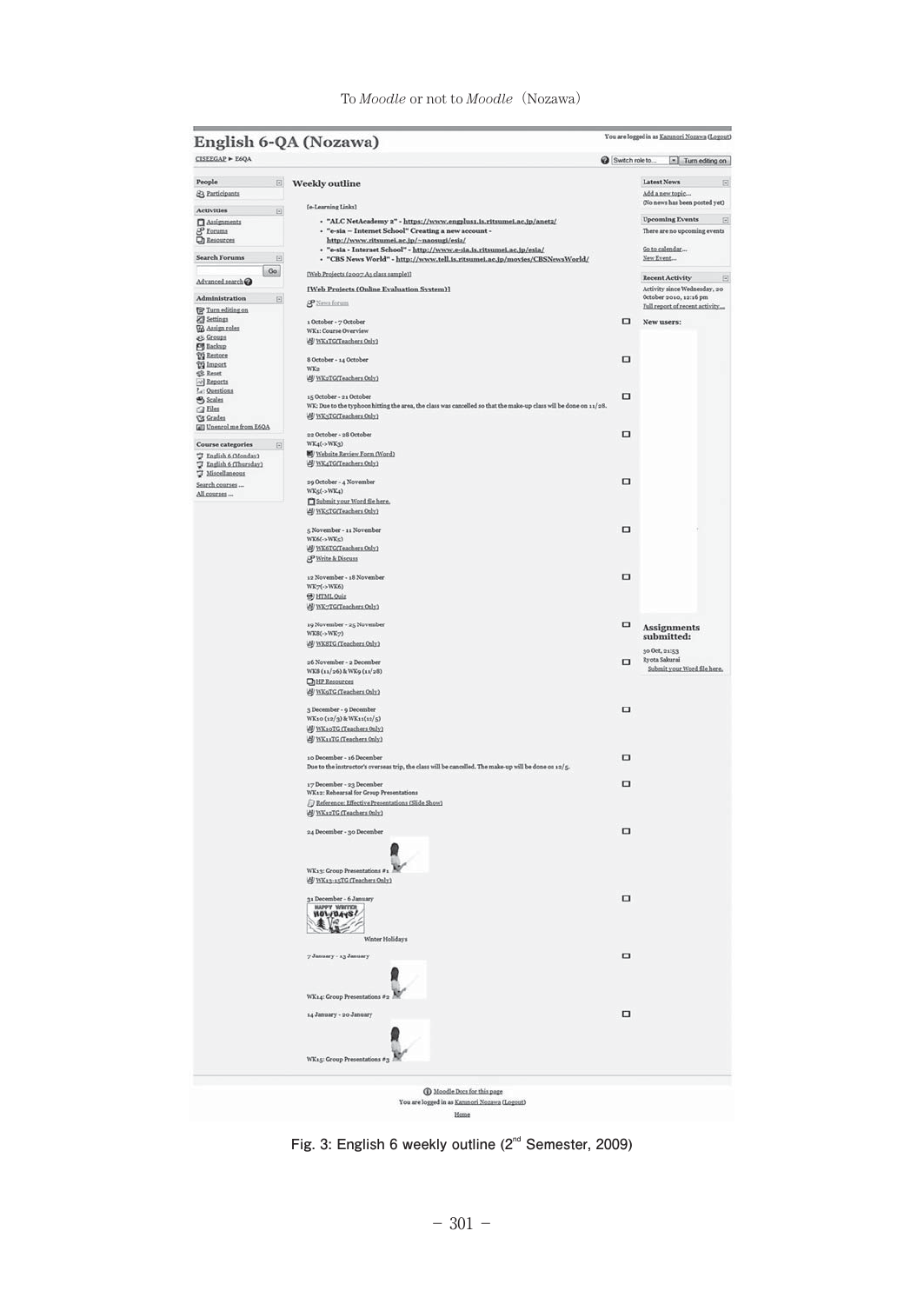#### 政策科学 18 - 3, Mar. 2011

Fig. 4 shows a typical scene of small-group project presentations. Each group normally consists of three students in seven groups and two pair-groups in the case of the English 3 UI-QA class (No. of students=25) in 2010. 93% of the students are male, so the author could assign female students only to two groups. The number of enrolled students in other classes is varied. The rehearsal time is given in Week 12 by visiting other groups for the limited class time and actual presentations and peer-to-peer evaluations are done in Week 13 – Week 15 as mentioned above. The teacher recommends that each presentation in English should be rehearsed a few times in advance and also should be done by looking at the monitor screen without reading any memo sheet while using an eye-contact technique for the audience. However, there is always room to improve their presentation skills.



**Fig. 4: A small-group project presentation scene**

Fig. 5 shows a CGI program of the peer-to-peer online evaluation form to evaluate the presentations. This form is used to evaluate either each group's or individual's performance on oral presentation and PPT or Webpages. After completing individual reviewer's information, the reviewer completes the oral presentation parts such as body language, eye contact, voice quality and loudness, time management, and accuracy and fluency of spoken English. Furthermore, the reviewer also completes the visual aids (PPT or Webpages) such as content quality and quantity, accuracy and appropriateness in use of written English, originality of ideas or opinions, special effects in use, and resources. All the submitted data are sent to the server and retrieved by the coordinator after the presentation weeks are over. Then he sends the class data as an Excel file to each teacher in order to become a part of the final grade in his/her class.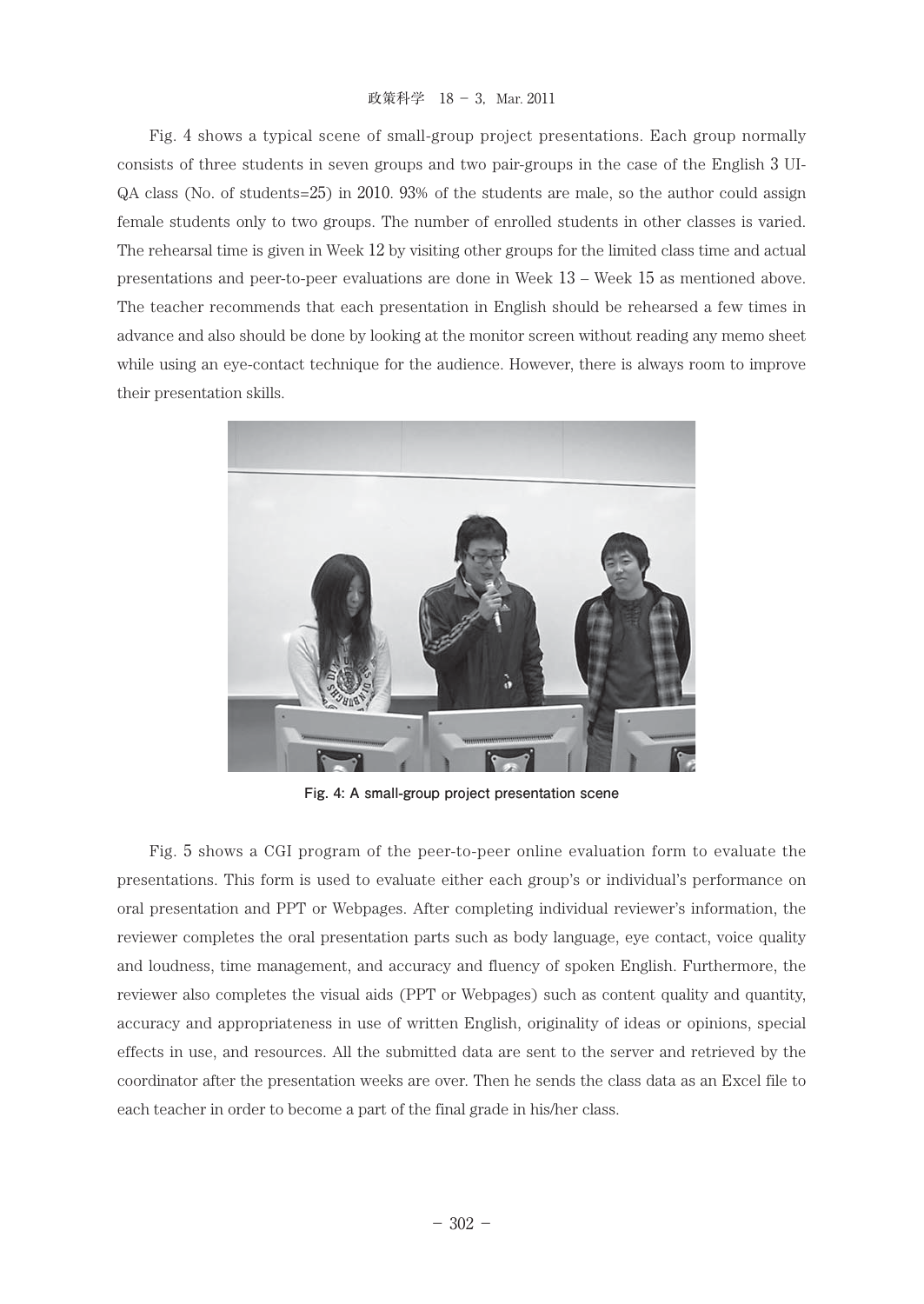

Evaluation System

| Your Student Number                     | $(ex. 1234567890-1)$                                            |   |
|-----------------------------------------|-----------------------------------------------------------------|---|
| Your User ID                            | (ex. is123456, gr123456)                                        |   |
| Your Name                               | (ex Taro Ritsumei)                                              |   |
| Teacher                                 |                                                                 |   |
| Your Group Number                       |                                                                 |   |
| Week Day                                |                                                                 |   |
| Class Time                              | ٠                                                               |   |
| The group or individual to be evaluated | If you evaluate an individual, input the name. $\rightarrow$    |   |
|                                         | Or you evaluate a group, select the group number. $\rightarrow$ | ٠ |

#### Evaluation Form

|                                       |                                                                    | Very Bad       | Poor    | Fair           | Good          | Excellent |
|---------------------------------------|--------------------------------------------------------------------|----------------|---------|----------------|---------------|-----------|
|                                       | Physical (Eye Contact, Gestures,<br>Posture)                       | $\circ$        | $\circ$ | $\circledcirc$ | $\circ$       | Õ         |
|                                       | Oral (Fluency, Pronunciation, Volume)                              | $\circ$        | e       | $\circ$        | $\circ$       | $\circ$   |
| Oral Presentation                     | Visual (Matching with Visual<br>Information)                       | $\circ$        | $\circ$ | $\circledcirc$ | $\circ$       | $\odot$   |
|                                       | Organizational (Clarity of Structure,<br>Transitional Expressions) | $\circ$        | $\circ$ | $\circledcirc$ | $\odot$       | O         |
|                                       | Technical (Fonts, Graphics, Animations,<br>Sounds, Movies)         | $\ddot{\circ}$ | $\circ$ | $\circledcirc$ | $\odot$       | $\odot$   |
| Visual Aids -<br>PowerPoint/Web Pages | Content (Originality, Accuracy,<br>Usefulness)                     | $\circ$        | $\circ$ | $\circledcirc$ | $\odot$       | $\circ$   |
|                                       | English (Accuracy, Clarity)                                        | $\circ$        | $\circ$ | $\circledcirc$ | $\mathcal{O}$ | $\circ$   |
| Overall Evaluation                    | As a Whole                                                         | $\circ$        | $\odot$ | $\circledcirc$ | Ø.            | $\odot$   |
| (Free Comment)                        |                                                                    |                |         |                |               |           |

 $\fbox{Submit} \atop \text{Submit} \quad \mathcal{N} \quad \text{Reset}$ 

**Fig. 5: Peer-to-peer online evaluation form**

Fig. 6 shows an example of 2009 web project topics in the author's class (English 6-QA). Although the chosen topics were up to each group's discussion result, but ones in the first semester were ICT-related and ones in the second semester became more or less students' favorites.

| 表1グループとトピック(前期) |                                   |      | 表2グループとトピック(後期)          |
|-----------------|-----------------------------------|------|--------------------------|
| グループ            | トピック                              | グループ | トピック                     |
| $\mathbf{A}$    | Nintendo                          | A    | Constellation            |
| B               | Google                            | B    | Disney                   |
| C               | Masayoshi Son & Soft Bank         | C    | Dragon Ball              |
| D               | <b>Bill Gates &amp; Microsoft</b> | D    | Lipton                   |
| E               | Osamu Tezuka's World              | E    | Apple Computer           |
| F               | Cell Phones - au by KDDI          | F    | Mr. Donut                |
| G               | <b>NTT</b>                        | G    | Coca Cola                |
| Н               | McDonald's                        | Н    | <b>Universal Studios</b> |
| 1               | Amazon.com                        | 1    | <b>Starbucks</b>         |
| J               | Sony                              | J    | Jiburi                   |
| K               | iPod, iTune & Podcasting          | K    | Drug Issues              |

**Fig. 6: An example of project topics (2009)**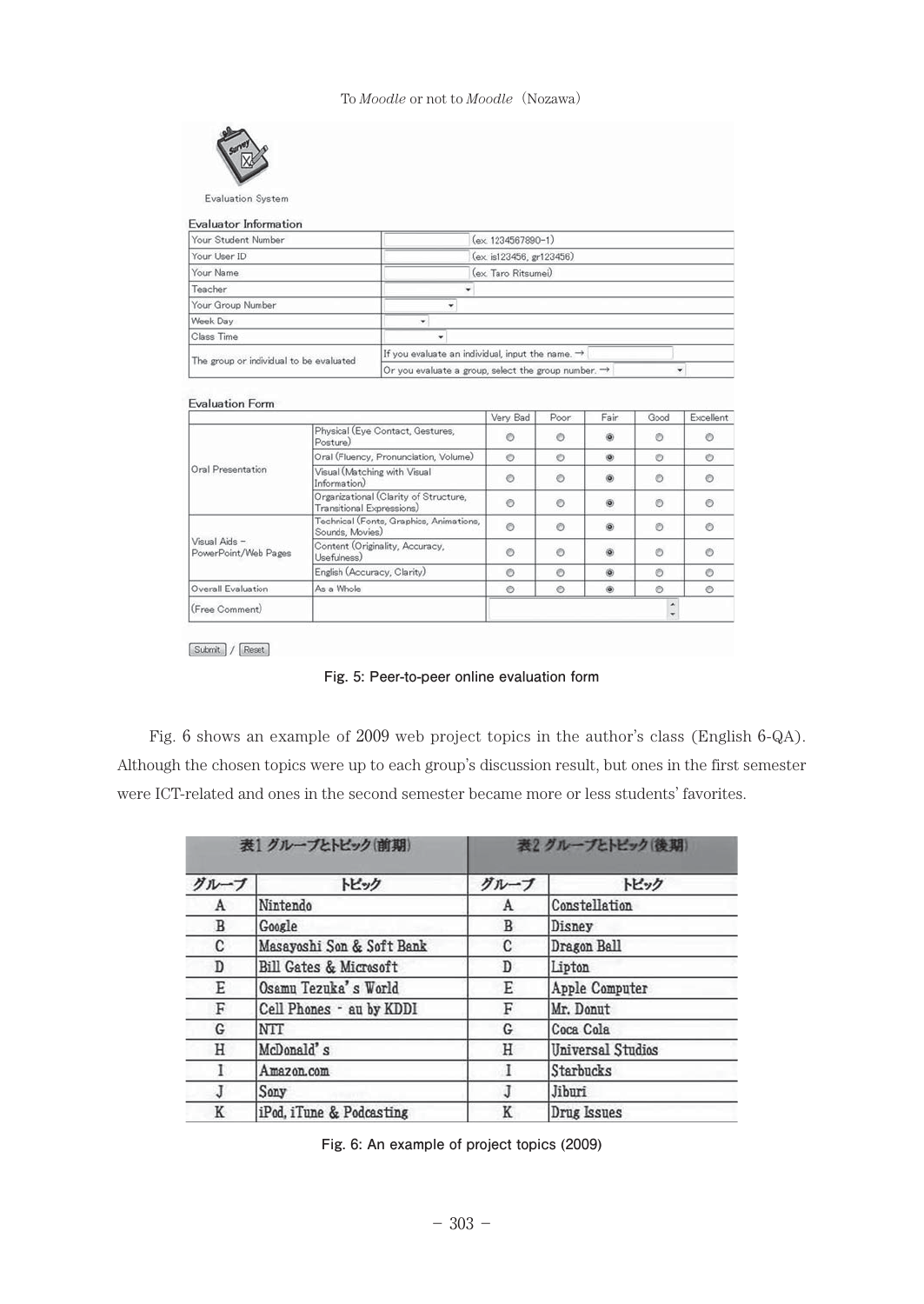Fig. 7 shows an example of the Web project top page that the author made for his own class (English 6-QA). It was created to make a link as the class top page with each group's index page of 11 groups.



Fig. 7: An example of web project top page (2<sup>nd</sup> Semester, 2010)

Fig. 8 shows the login page of *ALCNA2*. As described above, *ALCNA2* is installed on a different server and managed by one of the colleagues. *ALCNA2* is used as a part of the weekly class especially in the second semester to prepare for *TOEIC-IP* (Institutional Program). It is exclusively used as a preparation tool for the required *TOEIC-IP* test that is administered free-ofcharge to both  $1^{st}$ -year and  $2^{nd}$ -year students in early December in order to examine the students' achievement of general English skills. The results of *TOEIC-IP* are compared with those of the placement test that is administered during the orientation period in early April before the start of Week 1 in the first semester for about  $4,000$  1<sup>st</sup>-year students at seven colleges on the same campus by the Language Education Center.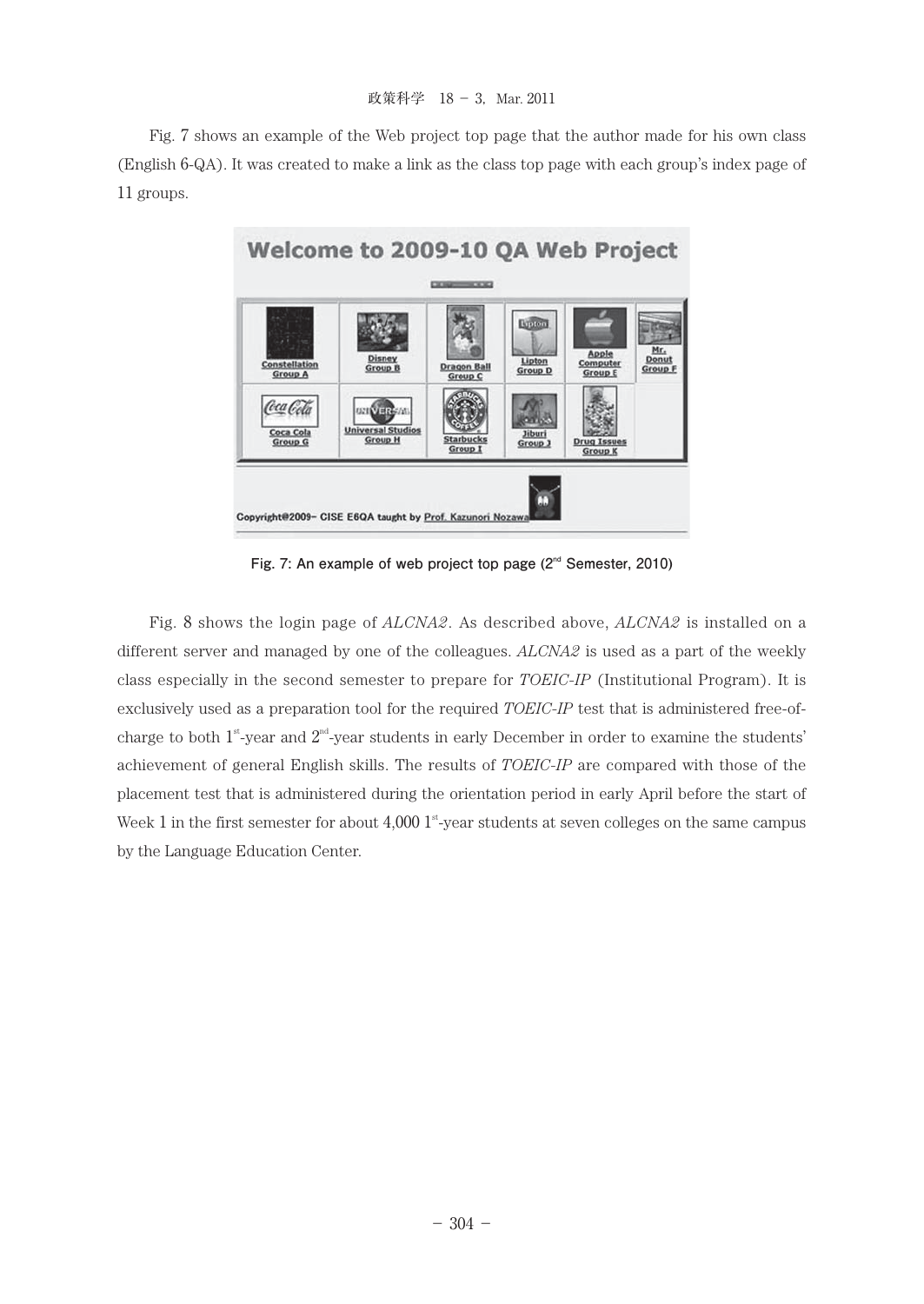To *Moodle* or not to *Moodle*(Nozawa)



**Fig. 8: Login page of** *ALCNA2*

Fig. 9 shows the login page of the 'CISE Writing Laboratory' Website which is only available from  $2<sup>nd</sup>$  Semester 2010 and a limited number of CISE UI/IM teachers started to use it at the time of writing this paper.



**Fig. 9: Login page of CISE Writing Laboratory**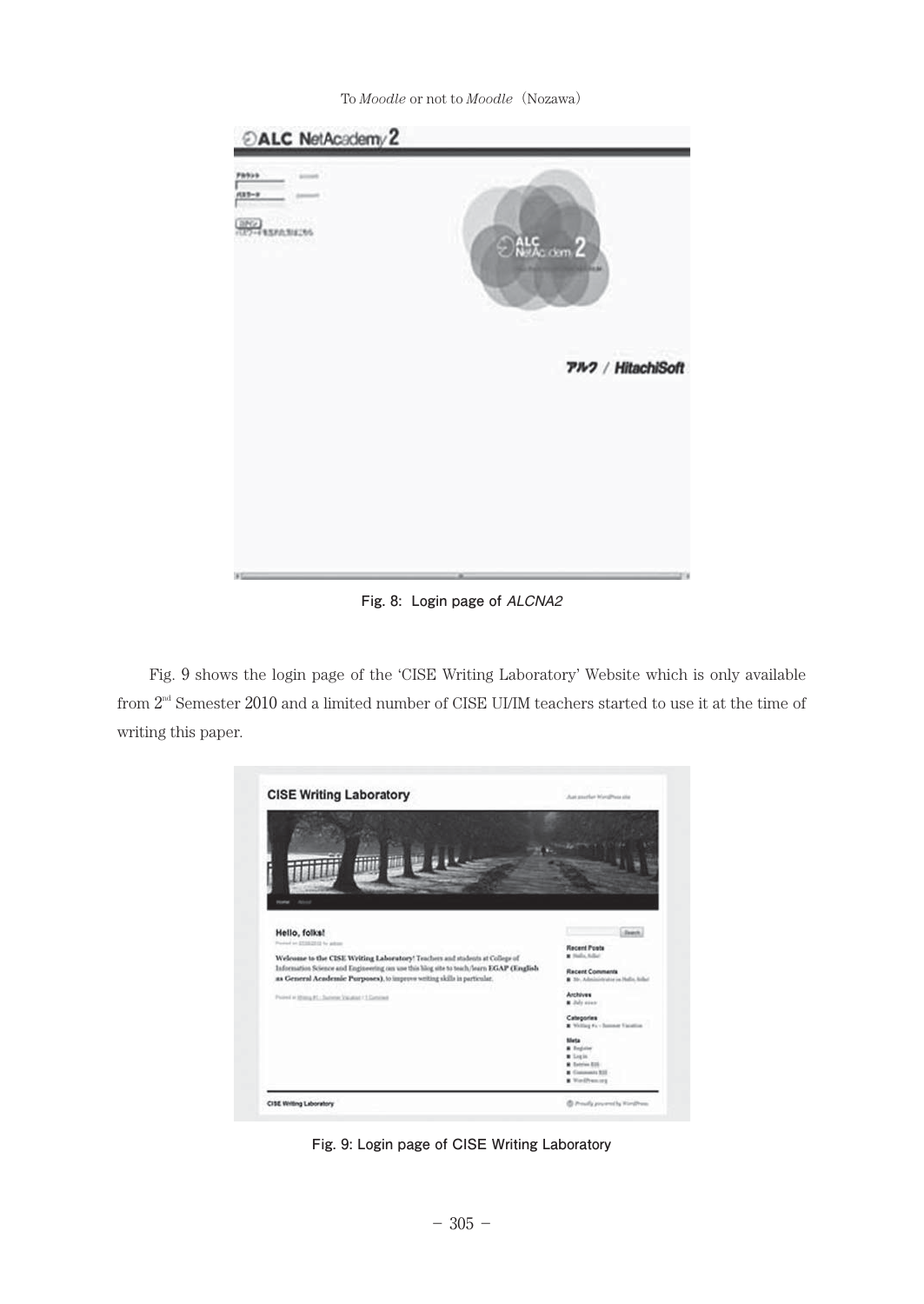Fig. 10 shows the students' login page of *e-sia – The Internet School*. There is the administrator's site which has a different interface.



**Fig. 10: Login page of** *e-sia – The Internet School* **Students' Opinion**

There were no objective results of the questionnaires or interviews as a whole until 2009 to ask students about the *Moodle* courseware itself and how it was effective on their acquiring computer literacy and general academic English skills. This happened partially because there was no time to complete them toward the end of each semester due to the tight schedule for the group presentations and their evaluation tasks in class. However, from the author's personal experiences of his own *Moodle* classes (English 3 and English 6) at CISE, he found that the students responded very positively with a 95-97% attendance rate and also a variety of activities in a combination of learner-centered individual tasks while collaborative small group project-based learning style using *Moodle* were favorably received. The instruction was given all in English style by the author who was a non-native speaker of English but there were no problems for the UI students to carry out their tasks and assignments. Although the implications of the following graphs do not represent all the CALL classes, most of the questionnaire results show the favorable ones for the author's class (English 3-QA) in the first semester of 2010. Fig. 11 shows that 96% of the students found useful for 'study skills' tasks and resources to improve their own study skills or change their learning attitudes. Fig. 12 shows that 88% of the students acquired knowledge and skills of PPT in class. Fig.13 shows that 92% of the students were satisfied with small group PPT projects as a member. Fig. 14 shows that 88% of the students enjoyed the small group project work as a whole. Fig. 15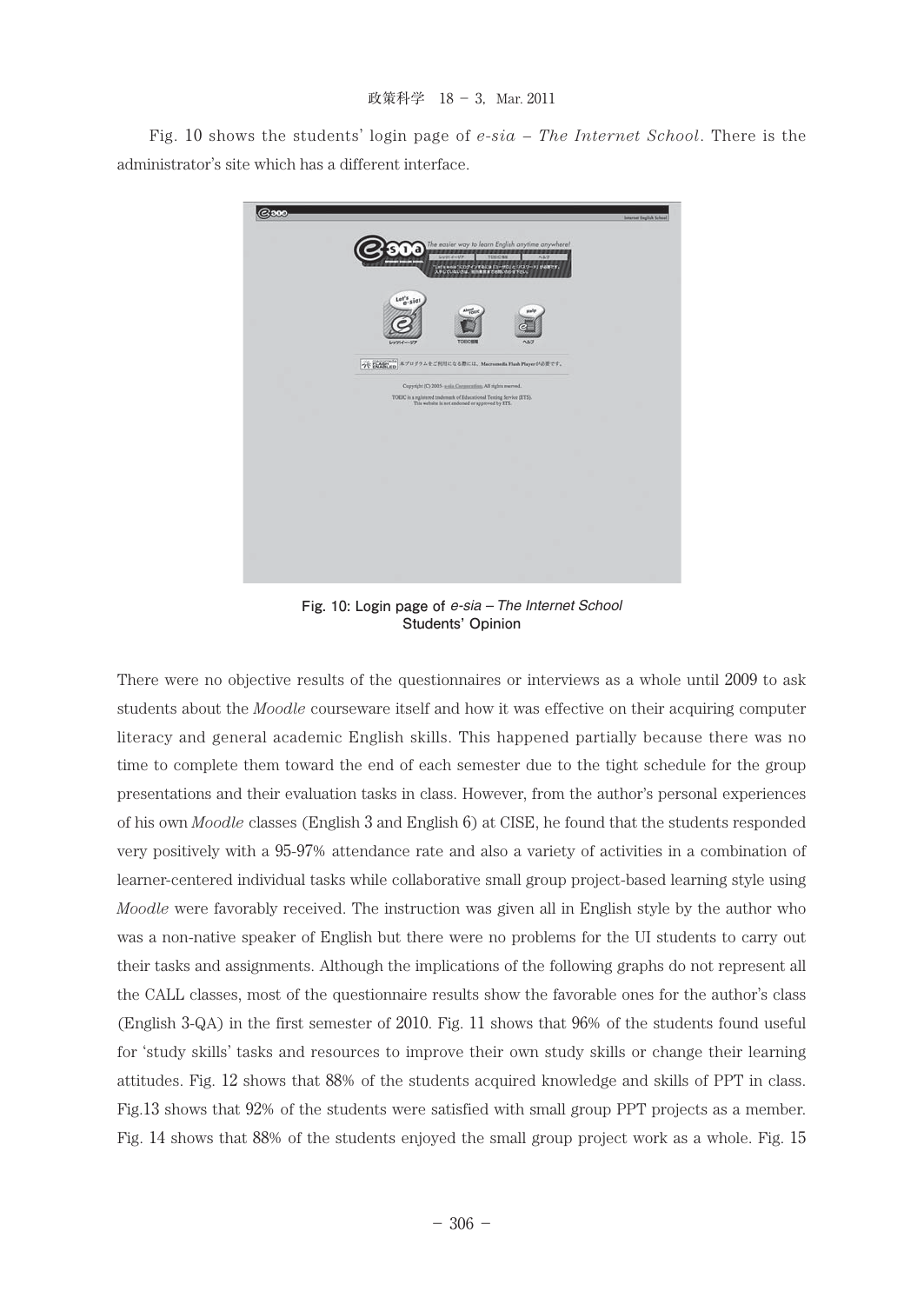#### To *Moodle* or not to *Moodle*(Nozawa)

shows that 83% of the students felt the improvement of English skills in this class. Fig. 16 shows that the students' listening, speaking and presentation skills are the most improved skill areas. Fig. 17 shows that 71% of the students enjoyed e-Learning programs such as *Moodle* itself and *ALCNA2*. Fig. 18 shows only a negative result that 8% of the students felt that it was very difficult and 71% of them felt that it was difficult to take quizzes and answer the questionnaires. This is probably because the students are freshmen who lack computer literacy skills, so that they are not familiar with the online tasks or assignments such as taking quizzes or answering the surveys.

| Response     | Average              | Total |
|--------------|----------------------|-------|
| A bit useful | 150%                 | 12    |
| Very useful  | 46%                  | 11    |
| Don't know   | $\blacksquare$ $4\%$ | ٠     |

**Fig. 11: Usefulness of ʻstudy skills' tasks**

4. Do you think you could have acquired enough knowledge and skills for searching information and creating and using PowerPoint for presentations?

| and the company's company's com-<br>Response | Average | Total           |
|----------------------------------------------|---------|-----------------|
| Yes, I do.                                   | 188%    | $\overline{21}$ |
| Don't know.                                  | 12%     | $^{48}$<br>ు    |
| Total                                        | I 100%  | 24/24           |

**Fig. 12: Acquired knowledge and skills of PPT**

5. Were you satisfied with your accomplishment for small-group PowerPoint project as a member?

| Response      | Average           |       | Total |
|---------------|-------------------|-------|-------|
| Yes, I was.   |                   | l 92% | 22    |
| No, I wasn't. | $\blacksquare$ 4% |       |       |
| Don't know.   | ---<br>$4\%$      |       |       |
| Total         |                   | 100%  | 24/24 |

**Fig. 13: Satisfaction of small group PPT project**

6. Have vou enjoyed a small-group project work using PowerPoint as a whole?

| Response       | Average              |      | Total                    |
|----------------|----------------------|------|--------------------------|
| Yes, I have.   |                      | 88%  | 21                       |
| No, I haven't. | $\longrightarrow$ 8% |      | $\overline{\phantom{a}}$ |
| Don't know.    | $\blacksquare$ 4%    |      | 1                        |
| Total          |                      | 100% | 24/24                    |

**Fig. 14: Small group project work as a whole**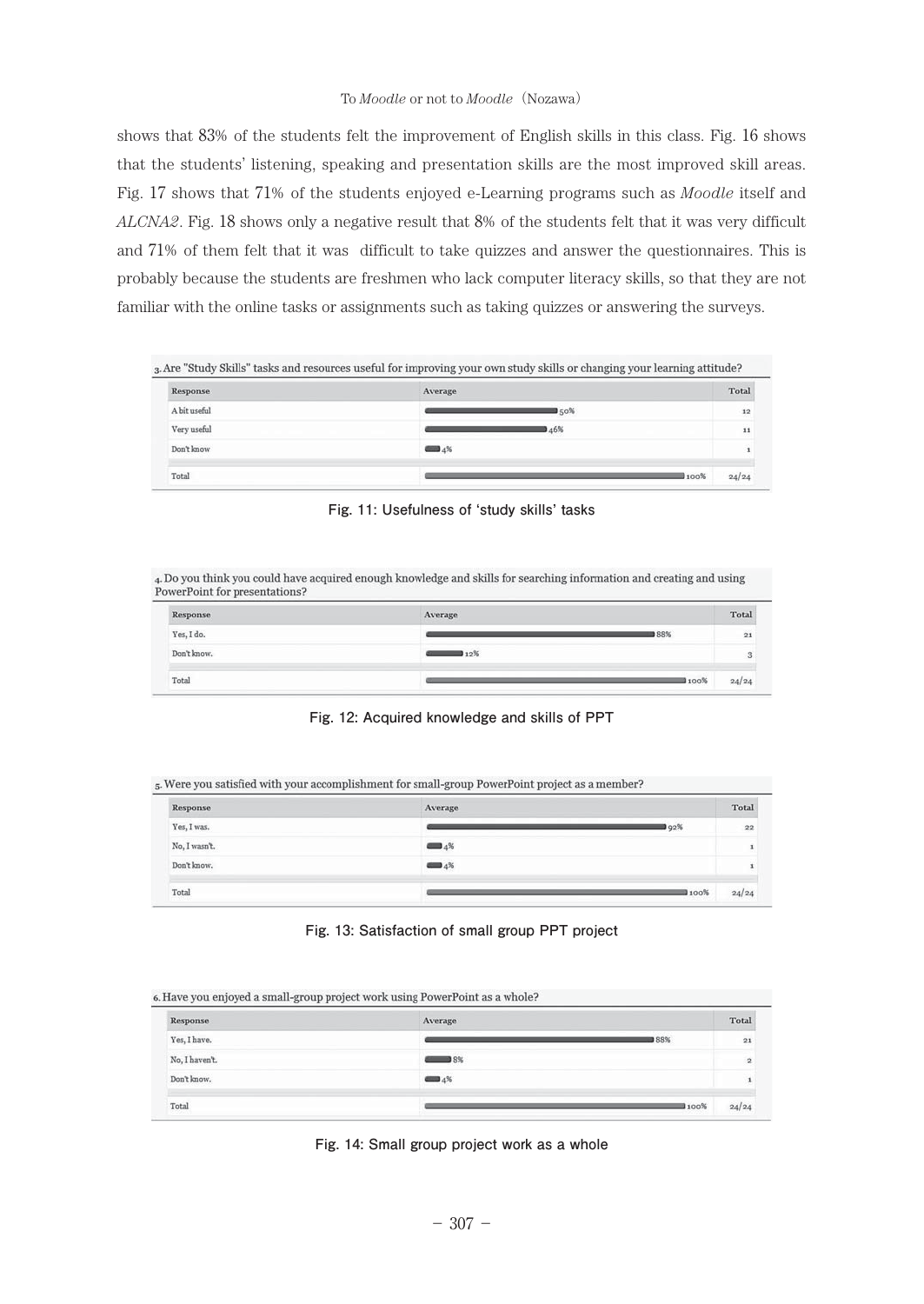# 政策科学 18 - 3, Mar. 2011

| s. Do you think you have improved your English skills through this class? |  |  |  |  |  |  |  |  |
|---------------------------------------------------------------------------|--|--|--|--|--|--|--|--|
|---------------------------------------------------------------------------|--|--|--|--|--|--|--|--|

| Response    | Average | Total         |
|-------------|---------|---------------|
| Yes, I do.  | 183%    | 20            |
| Don't know. | 4723    |               |
| Total       |         | 100%<br>24/24 |



| Response     | Average                     | Total                   |
|--------------|-----------------------------|-------------------------|
| Listening    |                             | 16<br>67%               |
| Speaking     | 158%                        | 14                      |
| Vocabulary   | 25%                         | 6                       |
| Reading      | 42%                         | 10                      |
| Grammar      | $\overline{\phantom{1}}$ 8% | $\overline{\mathbf{2}}$ |
| Writing      | 321%                        | 5                       |
| Presentation | 158%                        | 14                      |



10. Have you enjoyed learning English by using e-Learning programs such as this Moodle site or ALC NetAcademy 2?

| Response       | Average    | Total |
|----------------|------------|-------|
| Yes, I have.   | 71%        | 17    |
| No, I haven't. | 17%        | 4     |
| Don't know.    | 12%<br>--- | 3     |
| Total          | 100%       | 24/24 |

#### **Fig. 17: Use of e-Learning programs**

| Response        | Average | Total        |
|-----------------|---------|--------------|
| Quite difficult | 8%      | $\mathbf{z}$ |
| Difficult       |         | 175%<br>18   |
| Easy            | $=4%$   |              |
| Not answerable  | 12%     | 3            |

**Fig. 18: Difficulty of online quizzes and questionnaires**

There is doubt that some evaluation measures using the questionnaire module for all the classes should be available to find out the efficiency of *Moodle* use in the EGAP curriculum as well as the content analysis in the coming academic year of 2011 and after.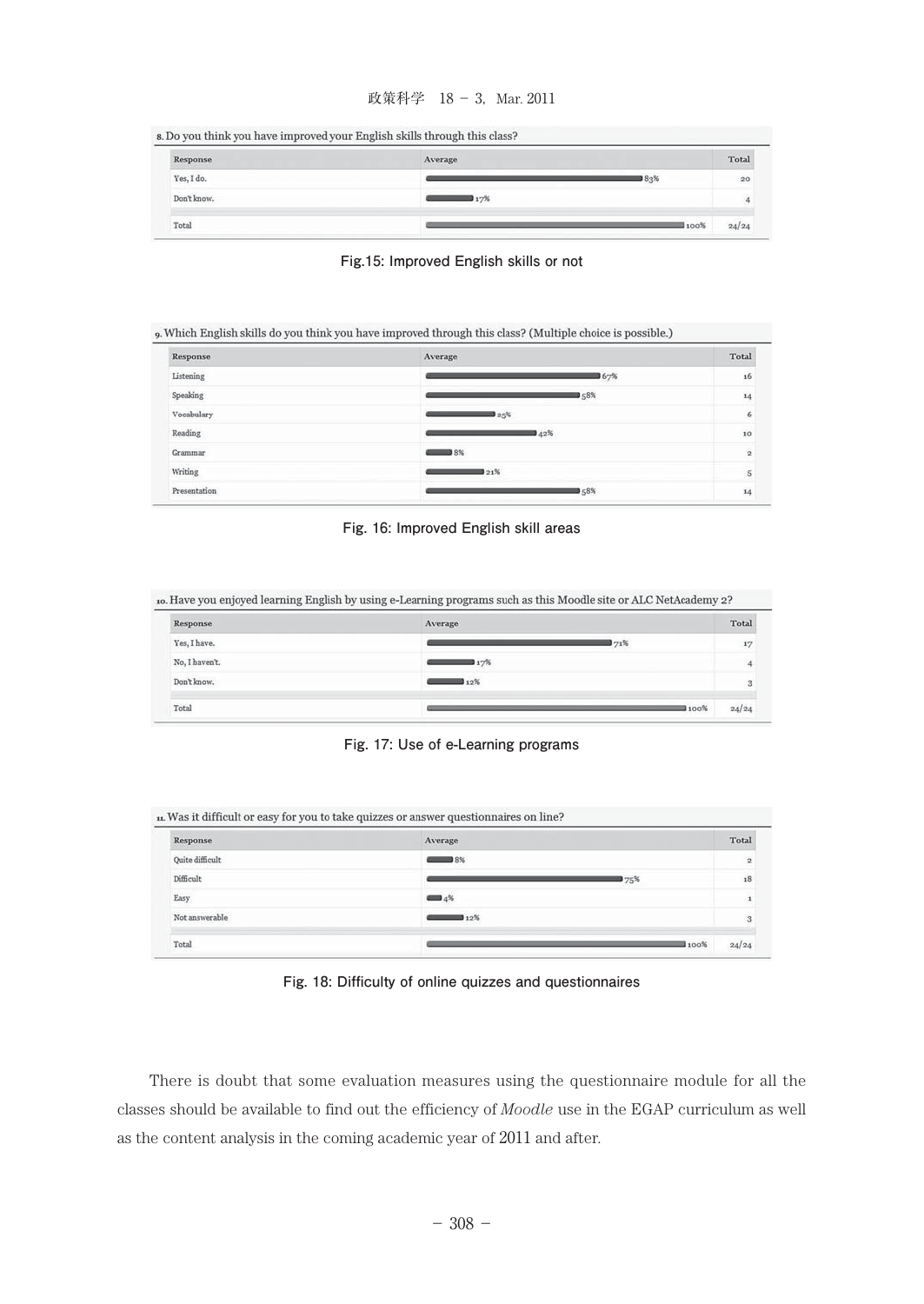#### **Conclusion**

There are many advantages to use *Moodle* as a common platform in a tertiary education setting, in particular in a multipoint e-learning environment. As Su (2006: p. 10) states, *Moodle* is a great tool for English teachers as a platform to save and archive teaching material easily as well as a collaborative platform for teachers and students to learn together. However, as Warschauer & Meskill (2000) claims that the key to successful use of technology in language teaching lies not in hardware or software but in humanware, *Moodle* itself does not promote learning or teaching on its own so that its effectiveness definitely lies in the way of teachers' active and interactive participation. The author intends offer more *Moodle* training sessions or workshops to promote 'professionalism' of EFL teachers at CISE. There are still some unfamiliar functions or unused modules of *Moodle*, and it is quite ideal for the author to use *Moodle* continuously for teaching and sharing information purposes. The author will continue to teach both undergraduate EFL programs and content-based post-graduate programs to meet their needs or conduct collaborative research projects with an updated version of *Moodle* and employ it as an efficient, communicative way to interact with both teachers and students.

#### **Notes**

- 1 *Moodle* stands for Modular Object-Oriented Dynamic Learning Environment.
- 2 In light of the urgency to adapt ourselves to the world's rapid and drastic changes in the socio-economic structure caused by the utilization of information and telecommunications technology, in order to promote measures for forming an advanced information and telecommunications network society expeditiously and intensively, e-Japan strategic policies were adopted by the cabinet in January 2001.
- 3 See more information in Japanese: Nozawa, Kazunori. (2006). Mudoru o riyoshita kontentsu beesu no jyugyo jissen to joho komunyukeeshon (A content-based teaching and information exchanges using *Moodle*). *Ritsumeikan studies in language and culture*, 8(1), 157-168. Nozawa, Kazunori. (March 2007). *Moodle* o tsukatta tachitenkan e-learning kankyo no kochiku to jyugyo jissen: Higengo komyunikeeshon kyoiku o chuushin ni (Developing a Multipoint e-learning Environment Using *Moodle*: Teaching a Nonverbal Communication Class)" *Ritsumeikan higher education research*, 7, 107-122.
- 4 See more about this philosophy at http://docs.moodle.org/en/Separate\_and\_Connected\_ways\_of\_knowing.
- 5 "Social monologues" in which learners express their opinions without connecting much to the other's contributions with little of the instructor's presence or guidance. See more Henri (1991) and Pawan et al. (2003).
- $6$  At the beginning of each academic year the placement test is administered and  $1<sup>s</sup>$ -year students are divided into four levels (Upper Intermediate, Intermediate, Lower Intermediate, and Pre-Intermediate) according to their test scores since 2004. Although the original placement test was used for all six colleges including CISE on the same campus until 2007, it was replaced in 2008 with the *TOEIC Bridge* under the support of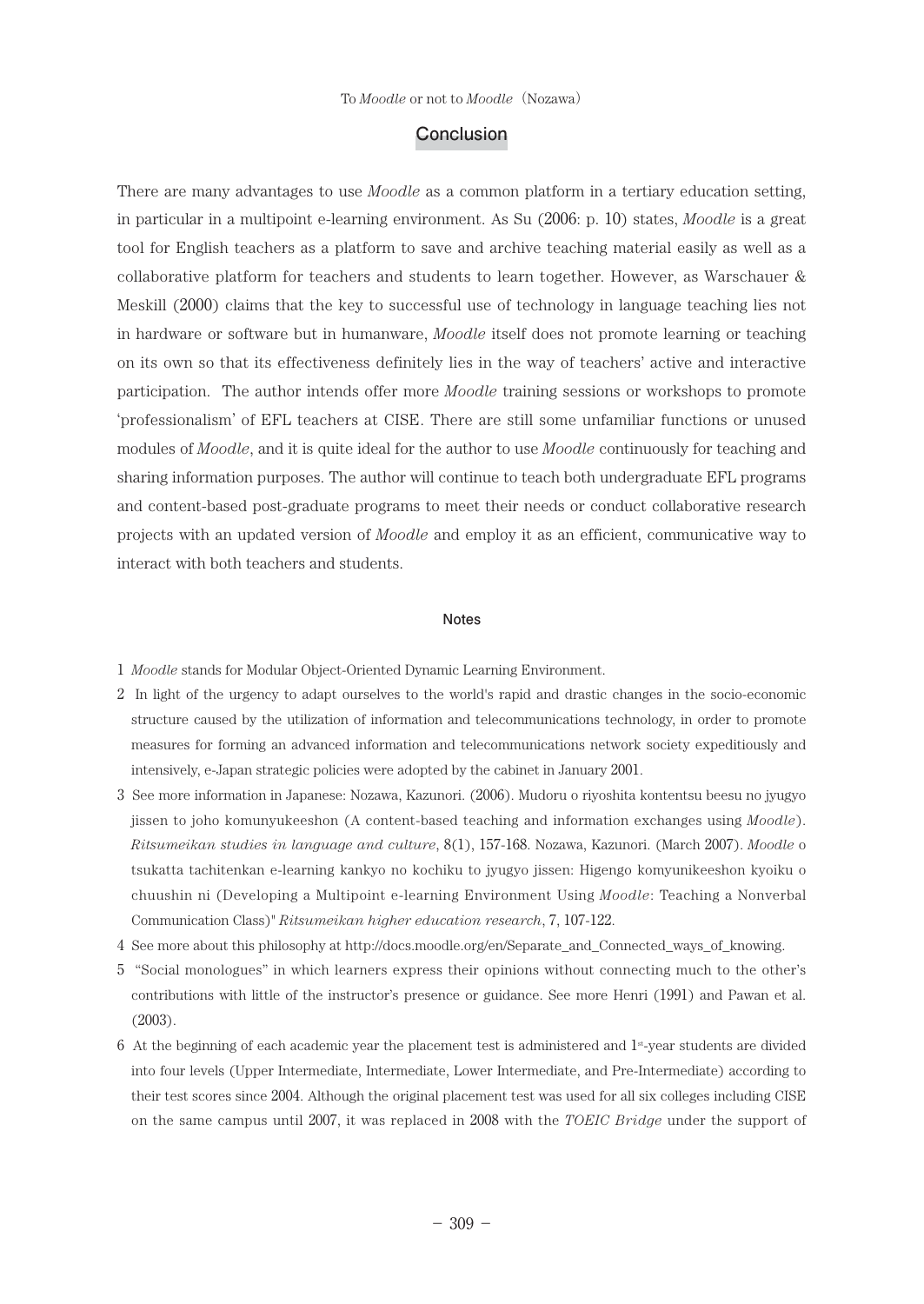Language Education Center.

- 7 The system of *ALC NetAcademy 2* was developed and supported by Hitachi Software Engineering Co. Ltd.
- 8 The core software of *Word Press* is built by hundreds of community volunteers, and there are thousands of plugins and themes to create any blogs. The current version is 3.0.1 and it's downloadable from http:// wordpress.org/.
- 9 Information in Japanese on *e-sia* can be obtained from http://www.e-sia.com/ index.php. There are two main courseware (TOEIC Test Course and TOEIC Bridge Course) provided by e-sia, Co. Ltd.
- 10 The student assistant is assigned to each CALL classes at Ritsumeikan University and the Language Education Center manages the employment, training and class assignment. In the case of the author's class, there was no student assistant because he himself could handle technical matters.

#### **References**

- Al-Jarf, Reima. (2008). Are WebCT, *Moodle*, Nicenet equally effective in EFL instruction? Retrieved October 11, 2010 from http://faculty.ksu.edu.sa/aljarf/Pages/My%20paper%20and%20conference %20abstracts/Are%20 WebCT%20Moodle%20and%20Nicenet%20Equally%20Effective%20in%20EFL%20Instruction%20-%20 abstract.pdf
- Bakharia, Aneesha & Obexer, Regina (2005). OLT system review Environmental scan report-Attachment 2: Learning management system product profiles. Queensland University of Technology, Teaching and Learning Support Services.
- Baskerville, B. & Robb, T. (2005). Using *Moodle* for teaching business English in a CALL environment. *PacCALL journal*, 1(1), 138-151. Retrieved October 16, 2010 from http://paccall.org/paccall/file.php/10/ Baskerville-Robb-moodle-teaching.pdf
- Bateson, Gordon. (2009). Technically speaking: Creating adaptive online learning materials with the QuizPort module for *Moodle*. *The JALT CALL journal*, 5(1), 91-99.
- Bateson, Gordon. (2008). Intermediate *Moodle*: Ideas for language teachers. *The JALT CALL journal*, 4(2), 73-79.
- Berggren, Anders et al. (2005). Practical and pedagogical issues for teacher adoption of IMS learning design standards in *Moodle* LMS. *Journal of interactive media in education*, 2, 1-24.
- Brandl, Klaus. (May 2005). Are you ready to "*Moodle*"? *Language learning & technology*, 9(2), 16-23.
- Britto, Francis. (2006). Moodling at Sophia. Bulletin of the faculty of foreign studies, Sophia University, 41, 1-38. Retrieved October 18, 2010 from http://www.info.sophia.ac.jp/fs/staff/kiyo/kiyo41/britto.pdf.
- Cole, J. & Foster, H. (2007). *Using Moodle: Teaching with the popular open source course management system*. O'Reilly Community Press. Retrieved October 16, 2010 from http://docs.moodle.org/en/Using\_ Moodle\_book.
- Dougiamas, Martin & Taylor, Peter C. (2003). *Moodle*: Using learning communities to create an open source course management. Paper presented at EDMEDIA 2003. Retrieved October 18, 2010 from http://dougiamas. com/writing/edmedia2003/.
- Dougiamas, Martin (1998). A journey into constructivism. Retrieved October 18, 2010 from http://dougiamas. com/writing/constructivism.html.

Hinkelman, Don & Grose, Timothy. (2005). Placement testing and audio quiz making with open source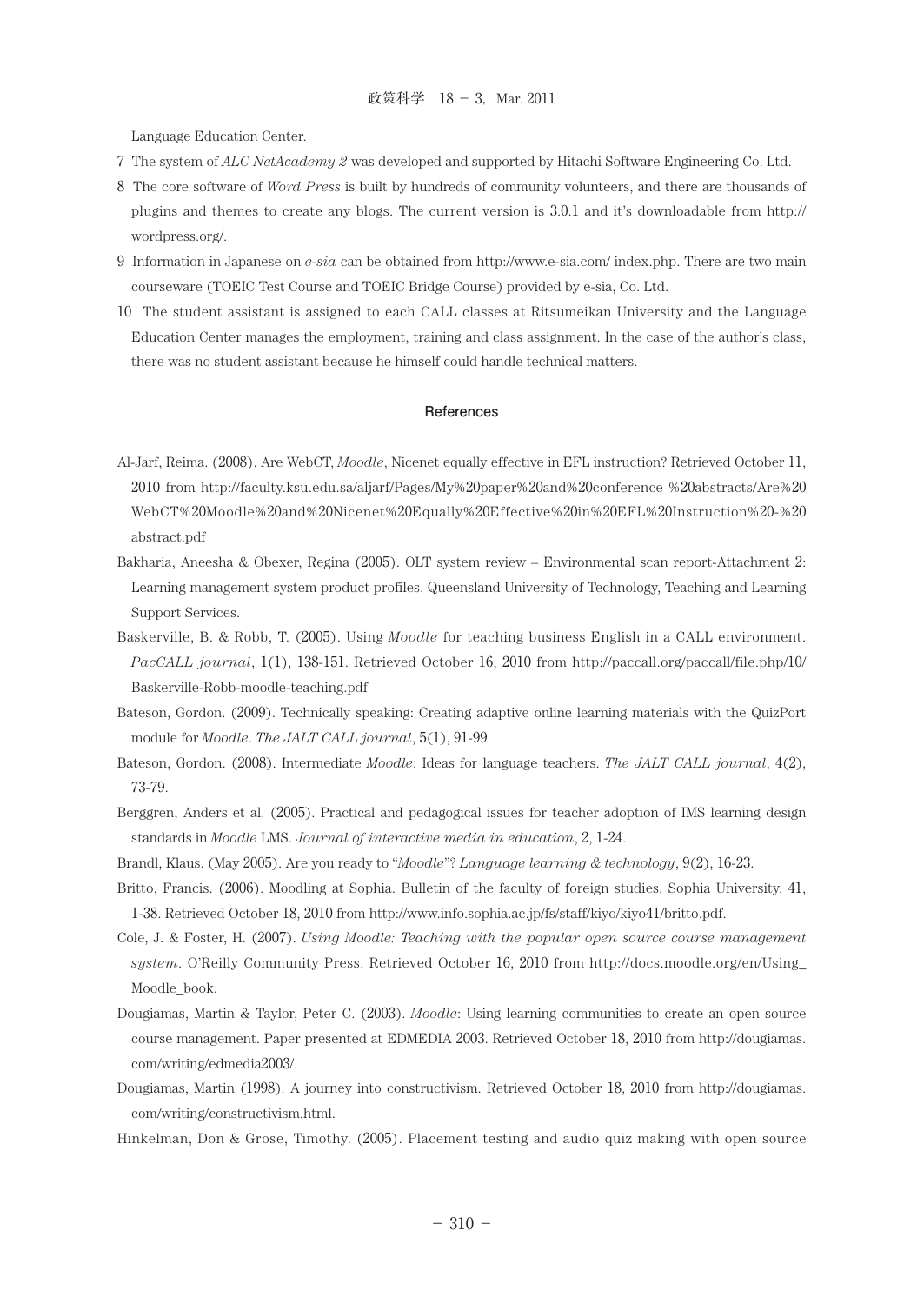software. *PacCALL journal*, 1(1), 974-981. Retrieved October 16, 2010 from http://paccall.org/paccall/file. php/10/hinkelman2.pdf

Kennedy, David M. (2005a). Student managed learning management systems: Teachers as designers.

- Paper presented at World Conference on Educational Multimedia, Hypermedia and Telecommunications (EDMEDIA) 2005. Retrieved October 18, 2010 from http://www. editlib.org/p/20570/.
- Kennedy, David M. (2005b). Challenges in evaluating Hong Kong students' perceptions of *Moodle*. Retrieved October 18, 2010 from http://www.ascilite.org.au/conferences/brisbane05/blogs/proceedings/38\_Kennedy.pdf
- Meurant, Robert C. (2010). How computer-based Internet-hosted learning management systems such as *Moodle* can help develop L2 digital literacy, *International journal of multimedia and ubiquitous engineering*, 5(2), 19-26.
- Miyazoe, Terumi. (2008). LMS-based EFL blended learning: Blackboard vs. *Moodle*, *JALT 2007 conference proceedings*, 745-753.
- Moloney, Brendan & Gutierrez, Timothy. (2006). An enquiry into *Moodle* usage and knowledge in a Japanese ESP program. *PacCALL journal*, 2(1), 48-60.
- *Moodle*: Instructor's guide. Retrieved October 18, 2010 from http://www.aurora.edu/student-life/ resources/its/ tb/47moodle-instructor.htm.
- Naddabi, Zakiya Al. (2007). A *Moodle* course: Design and implementation in English for academic purposes instruction. Paper presented at World Conference on E-Learning in Corporate, Government, Healthcare, and Higher Education (ELEARN) 2007. Retrieved October 18, 2010 from http://www.editlib.org/d/26540/ proceeding\_26540.pdf
- Nozawa, Kazunori. (2010). Purojekutogata eigokyoiku wa yuko ka?: Jiritsu gakushu o jushishita CALL jyugyo no jissen to seika (Is it efficient to provide project-based English education?: Practice and results of CALL by enhancing autonomy learning). *2010 PC Conference Proceedings*, 221-222.
- Nozawa, Kazunori. (2009). *Moodle* o katsuyoshita blended learning style no eigo kyoiku no jissen (Teaching English in a blended learning style with *Moodle*). *2009 PC Conference Proceedings*. Retrieved October 18, 2010 from https://www.gakkai-center.jp/pcc/2009/ papers/pdf/22.pdf
- Nozawa, Kazunori. (2008). Current trends in e-Learning and EFL in Japan. In K. Fukui (ed.) *ESP e-Learning for global competency: e-Learning perspectives in ESP education*. Tokyo: Universal Academy Press. 17-35.
- Nozawa, Kazunori. (2007). *Moodle* o tsukatta tachitenkan e-learning kankyo no kochiku to jyugyo jissen: Higengo komyunikeeshon kyoiku o chuushin ni (Developing a Multipoint e-learning Environment Using *Moodle*: Teaching a Nonverbal Communication Class). *Ritsumeikan higher education research*, 7, 107-122.
- Nozawa, Kazunori. (2006). Mudoru o riyoshita kontentsu beesu no jyugyo jissen to joho komunyukeeshon (A content-based teaching and information exchanges using *Moodle*). *Ritsumeikan studies in language and culture*, 8(1), 157-168.
- Harashima, Hideto. (2004a). A blended learning environment using *Moodle*. *Collected Papers, 2004 National Conference of The Japan Association for Language Education & Technology*. July 28-30, 2004. 181-184.
- Harashima, Hideto. (2004b). Creating a blended learning environment using *Moodle*. *The Proceedings of the 20th Annual Conference of Japan Society of Educational Technology*, September 23-25, 2004. 241-242.
- Henri (1992). Computer conferencing and content analysis. In A. R. Kaye (ed.) *Online education: Perspectives on a new environment* (pp. 115-136). New York: Routledge.